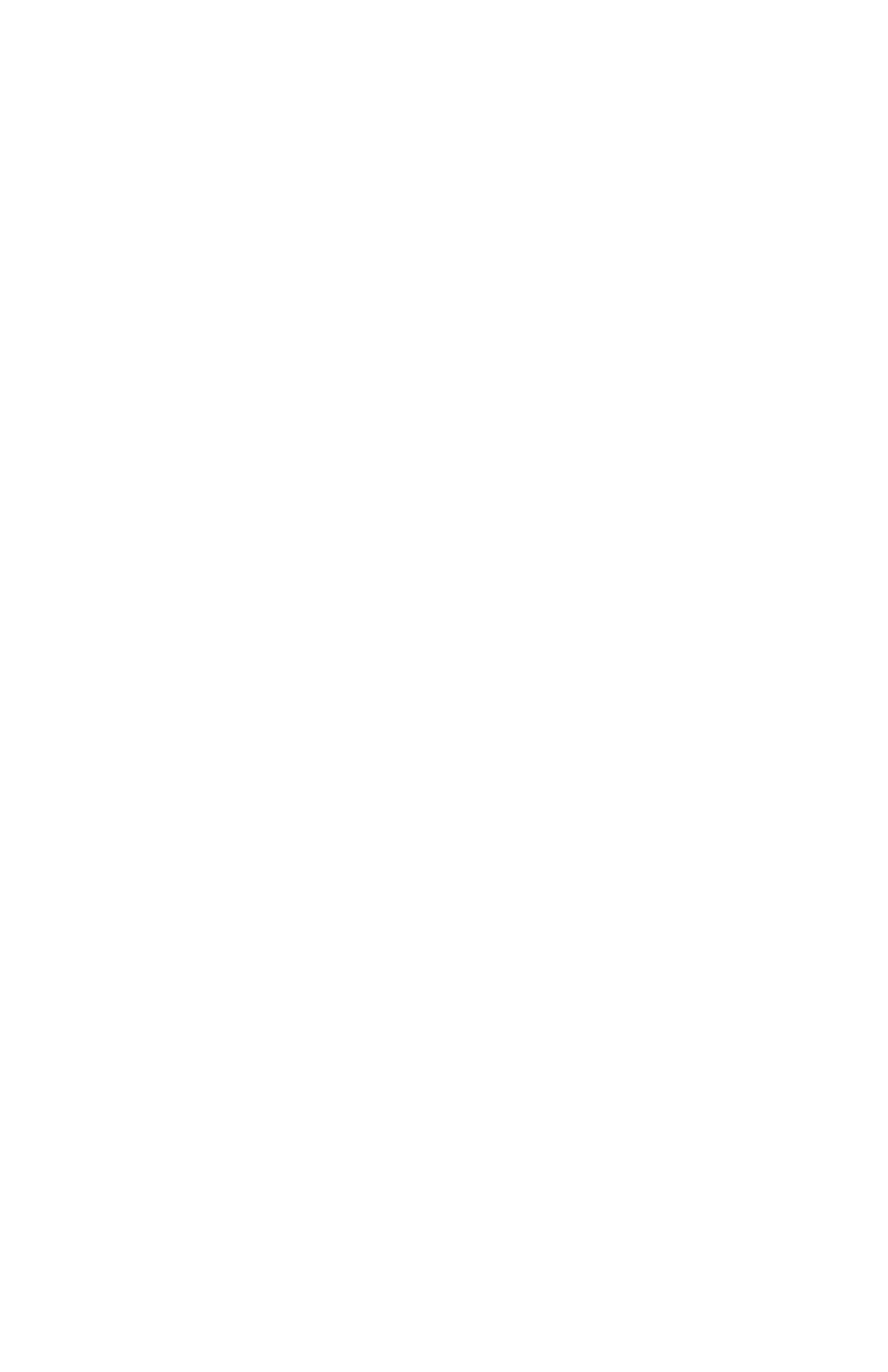# **The Formulation of the Trinity Doctrine**

The doctrine of the Trinity has not always been a part of Christian teaching. In fact, this doctrine was not formally stated until the fourth century. It is very interesting to learn about the history of this doctrine. This paper is designed to show how the doctrine began to be discussed, the events that led up to a council regarding it, and the way in which it was finally accepted.

Much of the history you are about to learn is taken from a book entitled *The Two Republics*, written by A. T. Jones and published in 1891 by The Review and Herald Publishing Company, Battle Creek, Michigan. Unless otherwise noted, all the quotations in this paper are taken from this book. The page numbers will be given for reference. All of my own writing will be set in a different type style.

First, let us look at how the controversy began. The controversy is often called "the Arian controversy." We pick up the story by looking at an incident that occurred in the city of Alexandria in the early part of the fourth century.

"A certain Alexander was bishop of Alexandria. Arius was a presbyter in charge of a parish church in the same city. Alexander attempted to explain 'the unity of the Holy Trinity.' Arius dissented from the views set forth by Alexander. A sort of synod of the presbyters of the city was called, and the question was discussed. Both sides claimed the victory, and the controversy spread. Then Alexander convened a council of a hundred bishops, by the majority of which the views of Alexander were endorsed. Upon this, Arius was commanded to abandon his own opinions, and adopt Alexander's. Arius refused, and Alexander excommunicated him and all who held with him in opinion, of whom there were a considerable number of bishops and other clergy, and many of the people." (Page 332)

As you can see, this was no small controversy.

# **What was the controversy all about?**

"Whether the Son of God, therefore, is of the same substance, or only of like substance, with the Father, was the question in dispute. The controversy was carried on in Greek, and as expressed in Greek the whole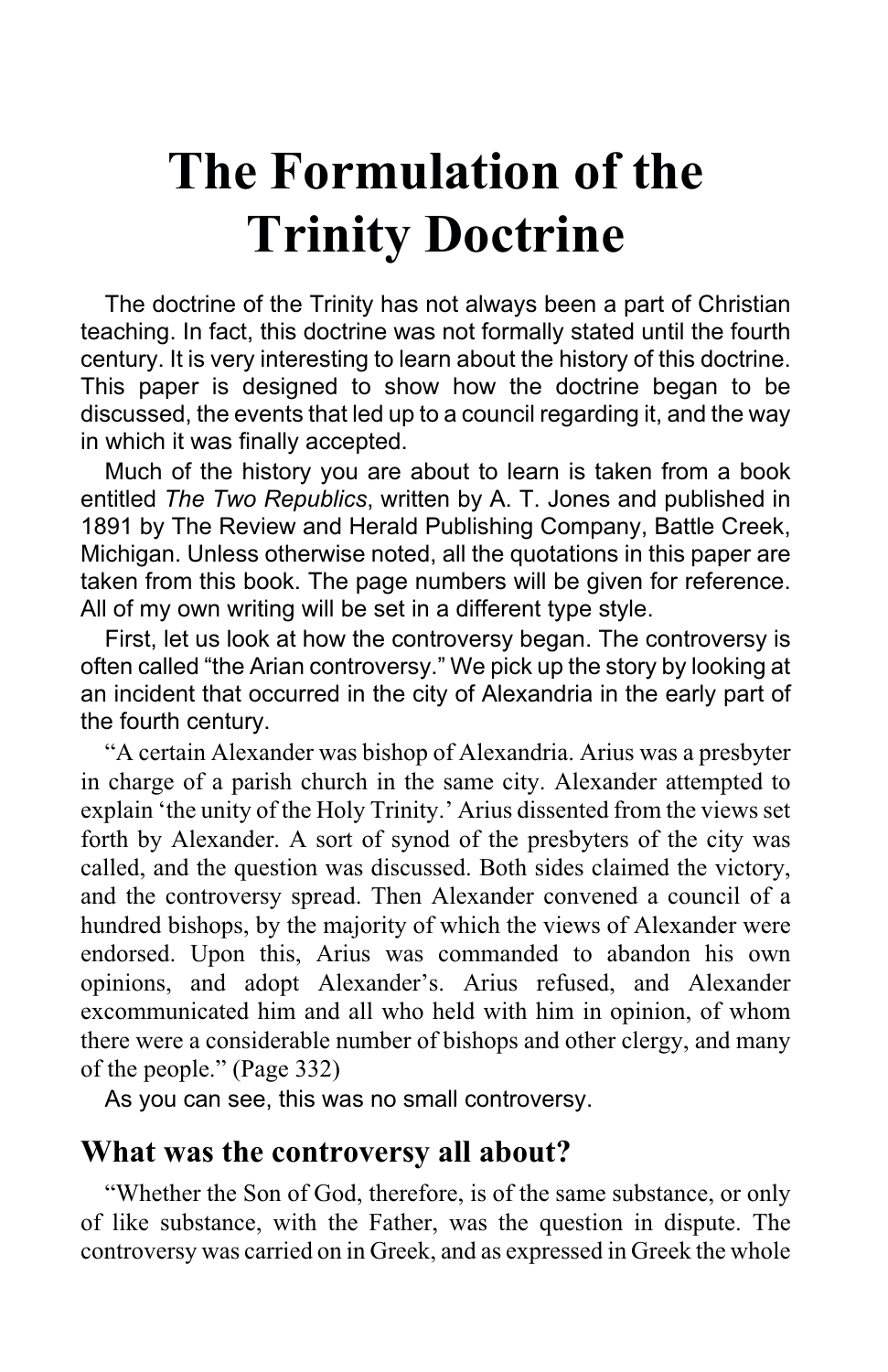question turned upon a single letter. The word which expressed Alexander's belief, is *Homoousion*. The word which expressed the belief of Arius, is *Homoiousion*. One of the words has two 'i's' in it, and the other has but one; but why the word should or should not have that additional 'i,' neither party could ever exactly determine. Even Athanasius himself, who succeeded Alexander in the bishopric of Alexandria, and transcended him in every other quality, 'has candidly confessed that whenever he forced his understanding to meditate upon the divinity of the Logos, his toilsome and unavailing efforts recoiled on themselves; that the more he thought, the less he comprehended; and the more he wrote, the less capable was he of expressing his thoughts.'—*Gibbon 'Decline and Fall,' chap. v, par. i."* (Page 334)

It is very interesting to note that the main perpetrator of Alexander's views did not even understand the things which he was so adamant that others accept. Can it be wondered how so many people were reluctant to accept these new views about God?

Let's look at what Alexander's ideas entailed.

"Alexander declared:—'The Son is immutable and unchangeable, all-sufficient and perfect, like the Father, **differing only in this one respect, that the Father is unbegotten.** He is the exact image of His Father. **Everything is found in the image which exists in its archetype** [original]**; and it was this that our Lord taught when He said, 'My Father is greater than I.' And accordingly we believe that the Son proceeded from the Father;** for He is the reflection of the glory of the Father, and the figure of His substance. But let no one be led from this to the supposition that the Son is unbegotten, as is believed by some who are deficient in intellectual power: for to say that He was, that He has always been, and that He existed before all ages, is not to say that He is unbegotten.'" (Page 333)

According to Alexander, the only difference between the Father and Son is that the Son was begotten. In explaining how the Son was begotten, Alexander quotes Jesus in saying that He proceeded from the Father. Yet in his final statement Alexander asserts concerning the Son, "that He has always been." Somehow he struggled to reconcile the idea of the Son being begotten with the new idea that He has always existed. We will examine this new idea later in this paper.

Let us now look at what Arius taught.

"Arius said:—'We say and believe, and have taught, and do teach, that the Son is not unbegotten, nor in any way unbegotten, even in part; and that He does not derive His subsistence from any matter; but that by His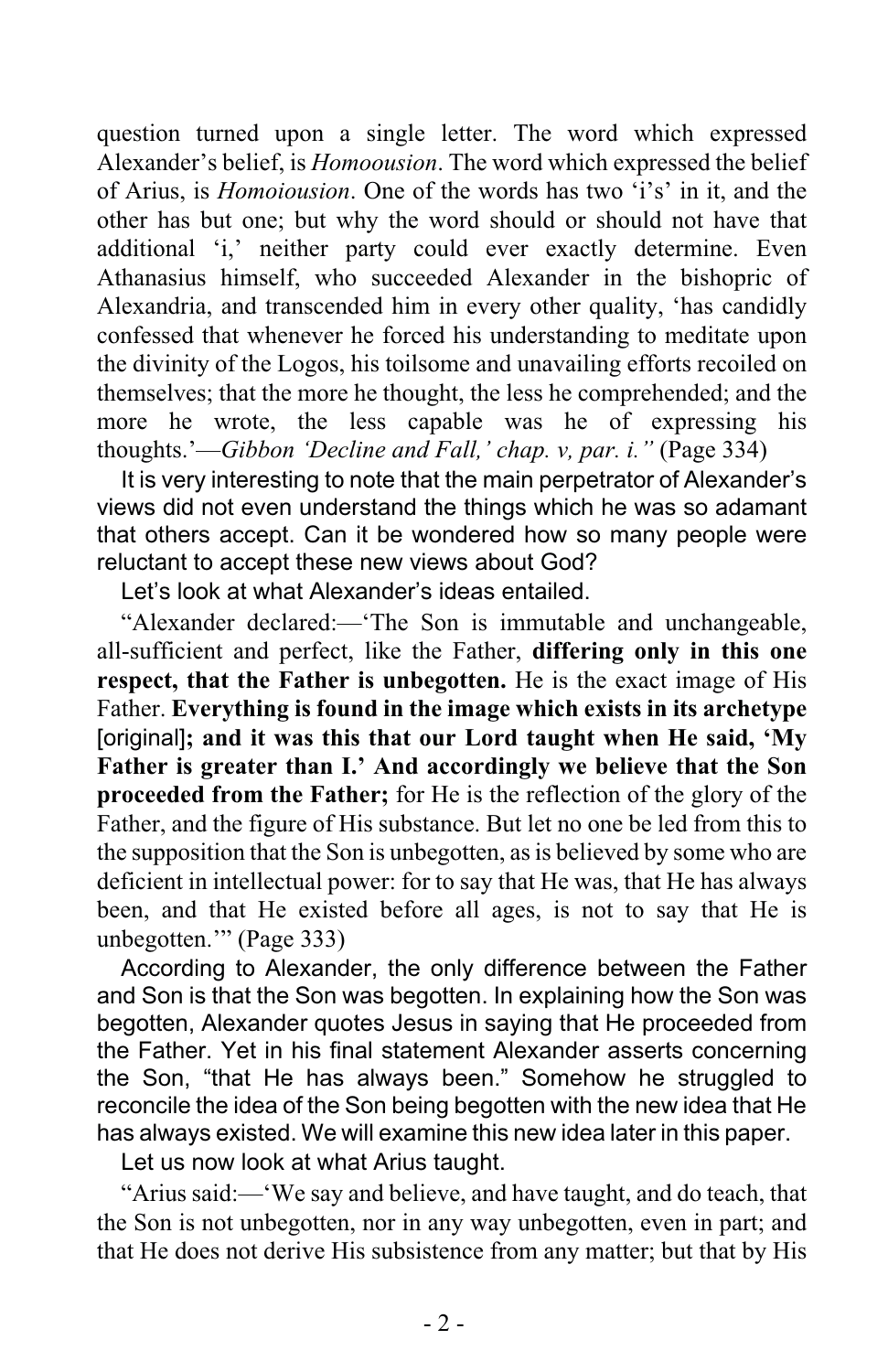own will and counsel He has subsisted before time, and before ages, as perfect God, and only begotten and unchangeable, and that He existed not before He was begotten, or created, or purposed, or established. For He was not unbegotten. **We are persecuted because we say that the Son had a beginning, but that God was without beginning.** This is really the cause of our persecution, and likewise, because we say He is from nothing. And this we say, because He is neither part of God, nor of any subjacent matter.'" (Page 333)

It is interesting to note that Arius used the word "created" when referring to the Son of God, but as you can see from the preceding statement, he understood that Christ was begotten of His Father, and therefore had a beginning. So Arius actually believed that Christ was "the only begotten Son of God."

# **The spread of the controversy**

"Arius for himself wrote a book entitled 'Thalia,'—Songs of Joy—**a collection of songs in which he set forth his views.** This expedient took well, for in the excited state of the parties, his doctrinal songs were hummed everywhere. Alexander on his part, likewise, sent circular letters to the principal bishops round about. The controversy spread everywhere, and as it spread, it deepened." (Page 332)

**"Sailors, millers, and travelers sang the disputed doctrines at their occupations or on their journeys.** Every corner, every alley of the city [this was said afterwards of Constantinople, but must have been still more true of Alexandria] was full of these discussions-the streets, the market-places, the drapers, the money-changers, the victualers. Ask a man 'how many oboli?' he answers by dogmatizing on generated and ungenerated being. **Inquire the price of bread, and you are told, 'The Son is subordinate to the Father.'** Ask if the bath is ready, and you are told, 'The Son arose out of nothing.'—*Stanley 'History of the Eastern Church,' Lecture iii, par. 10.*

"Constantine's golden dream of a united Christendom was again grievously disturbed." (Page 337)

In an effort to bring the two parties together Constantine wrote a long letter to Arius and Alexander expressing his desire of having a united kingdom. This letter, however, had the opposite effect, because it caused each party to be more eager than ever to gain the emperor's approval. The contention was deepened rather than abated.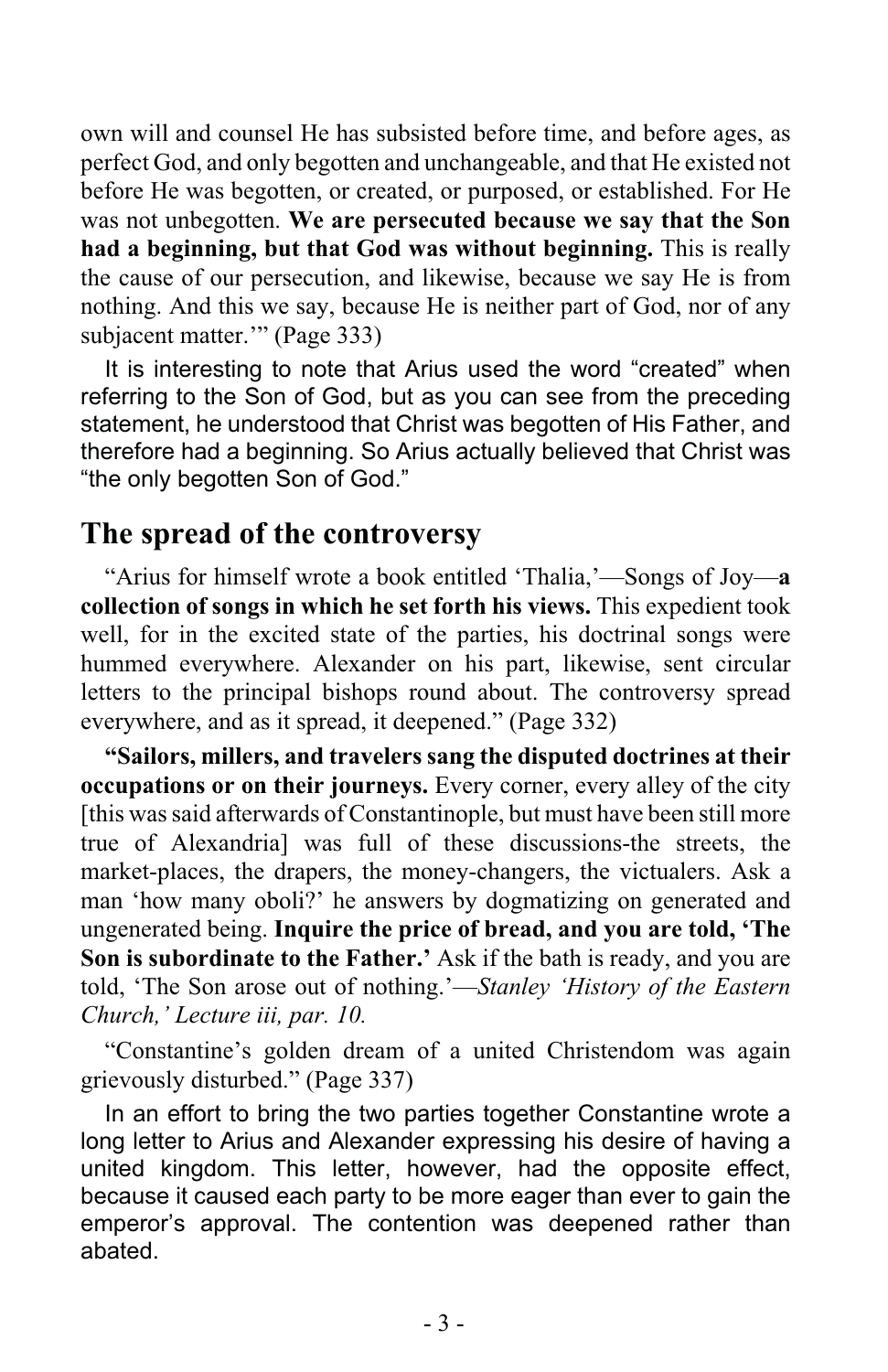# **The Council of Nicaea**

In an attempt to settle the matter Constantine called a general council in A. D. 325 held in a city called Nice, thus known as "The Council of Nicaea." There were 318 bishops present, not including an innumerable company of deacons, presbyters, acolytes, and other attendants.

"Then the great question that had caused the calling of the council was taken up. **There were three parties in the council—those who sided with Alexander, those who sided with Arius, and those who were non-committal, or, through hope of being mediators, held the middle ground.** Arius, not being a bishop, could not hold an official seat in the council, but he had come at the express command of Constantine, and 'was frequently called upon to express his opinions.' Athanasius, who was more responsible for the present condition of the dispute than was Alexander himself, though only a deacon, came with his bishop Alexander. He, likewise, though not entitled to an official place in the council, played not a small part in the discussion and in bringing about the final result of the council.

"The party of Alexander and Athanasius, it was soon discovered, could depend upon the majority of the council; **and they determined to use this power in the formulation of such a statement of doctrine as would suit themselves first, and if it should be found impossible for the party of Arius honestly to accept it, so much the better they would be pleased.**

"In the discussion, some of the songs which Arius had written, were read. As soon as Alexander's party heard them, they threw up their hands in horror, and then clapped them upon their ears and shut their eyes, that they might not be defiled with the fearful heresy." (Page 347)

Notice that this same response was used by a group of people in the Bible. Stephen had just given a long speech on Jewish history when he exclaimed that they were guilty of murdering the Son of God. *"Then they cried out with a loud voice, and stopped their ears, and ran upon him with one accord, And cast him out of the city, and stoned him: and the witnesses laid down their clothes at a young man's feet, whose name was Saul."* (Acts 7:57, 58)

"Next the draft of a creed was brought in, signed by eighteen bishops of the party of Arius; but it was not suffered to exist long enough for anybody ever to obtain a copy. Their opponents broke into a wild uproar, tore the document to pieces, and expelled Arius from the assembly.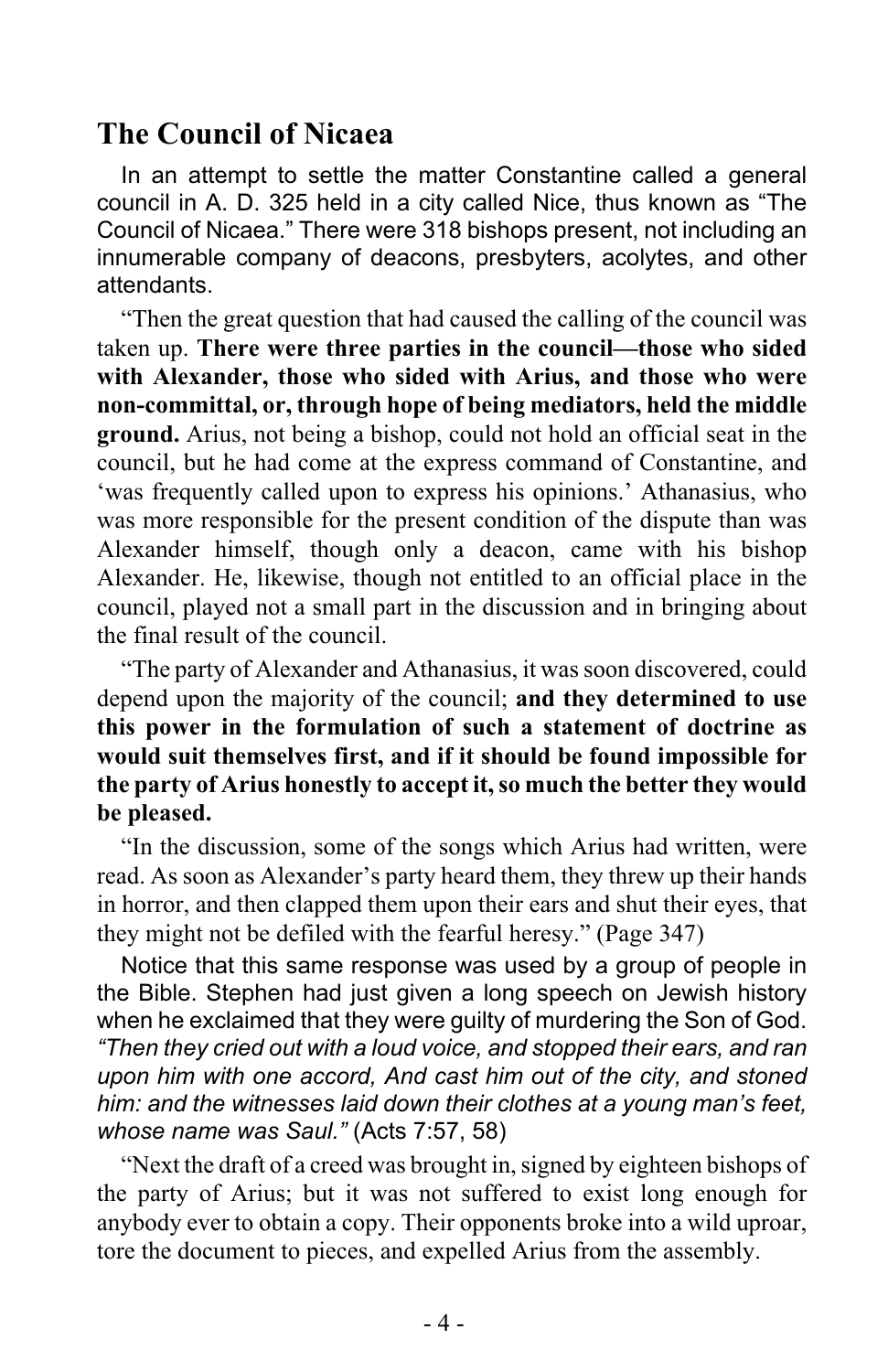# **A creed introduced by Eusebius**

"Next, Eusebius of Cæsarea,—Constantine's panegyrist—thought to bring the parties together **by presenting a creed that had been largely in use before this dispute ever arose. He stated that this confession of faith was one which he had learned in his childhood, from the bishop of Cæsarea, and one which he accepted at his baptism, and which he had taught through his whole career, both as a presbyter and as a bishop.** As an additional argument, and one which he intended to be of great weight in the council, he declared that 'it had been approved by the emperor, the beloved of heaven, who had already seen it.' It read as follows:—

"'I believe in one God, the Father Almighty, maker of all things both visible and invisible, and in one Lord Jesus Christ, the Word of God, God of God, Light of Light, Life of Life, **the only begotten Son, the First-born of every creature, begotten of the Father before all worlds,** by whom also all things were made. Who for our salvation was made flesh, and lived amongst men, and suffered, and rose again on the third day, and ascended to the Father, and shall come in glory to judge the quick and the dead. And we believe in one Holy Ghost. Believing each of them to be and to have existed, the Father, only the Father; and the Son, only the Son; and the Holy Ghost, only the Holy Ghost: as also our Lord sending forth His own disciples to preach, said, 'Go and teach all nations, baptizing them into the name of the Father, and of the Son, and of the Holy Ghost:' concerning which things we affirm that it is so, and that we so think, and that it has long so been held, and that we remain steadfast to death for this faith, anathematizing every godless heresy. That we have thought these things from our heart and soul, from the time that we have known ourselves, and that we now think and say thus in truth, we testify in the **name of Almighty God, and of our Lord Jesus Christ,** being able to prove even by demonstration, and to persuade **you that in the past times also thus we believed and preached.'"** (Pages 347, 348)

Eusebius of Cæsarea, the man who presented this creed, wrote a book entitled Eusebius' Ecclesiastical History. In this book, he states his beliefs, which are the beliefs he learned as a child, which he taught throughout his career. He states:

"For as no one hath known the Father, but the Son, so no one on the other hand, can know the Son fully, but the Father alone, **by whom He was begotten.** For who but the Father hath thoroughly understood that Light which existed before the world was-that intellectual and substantial wisdom, and that living Word which in the beginning was with the Father, before all creation and any production visible or invisible, **the**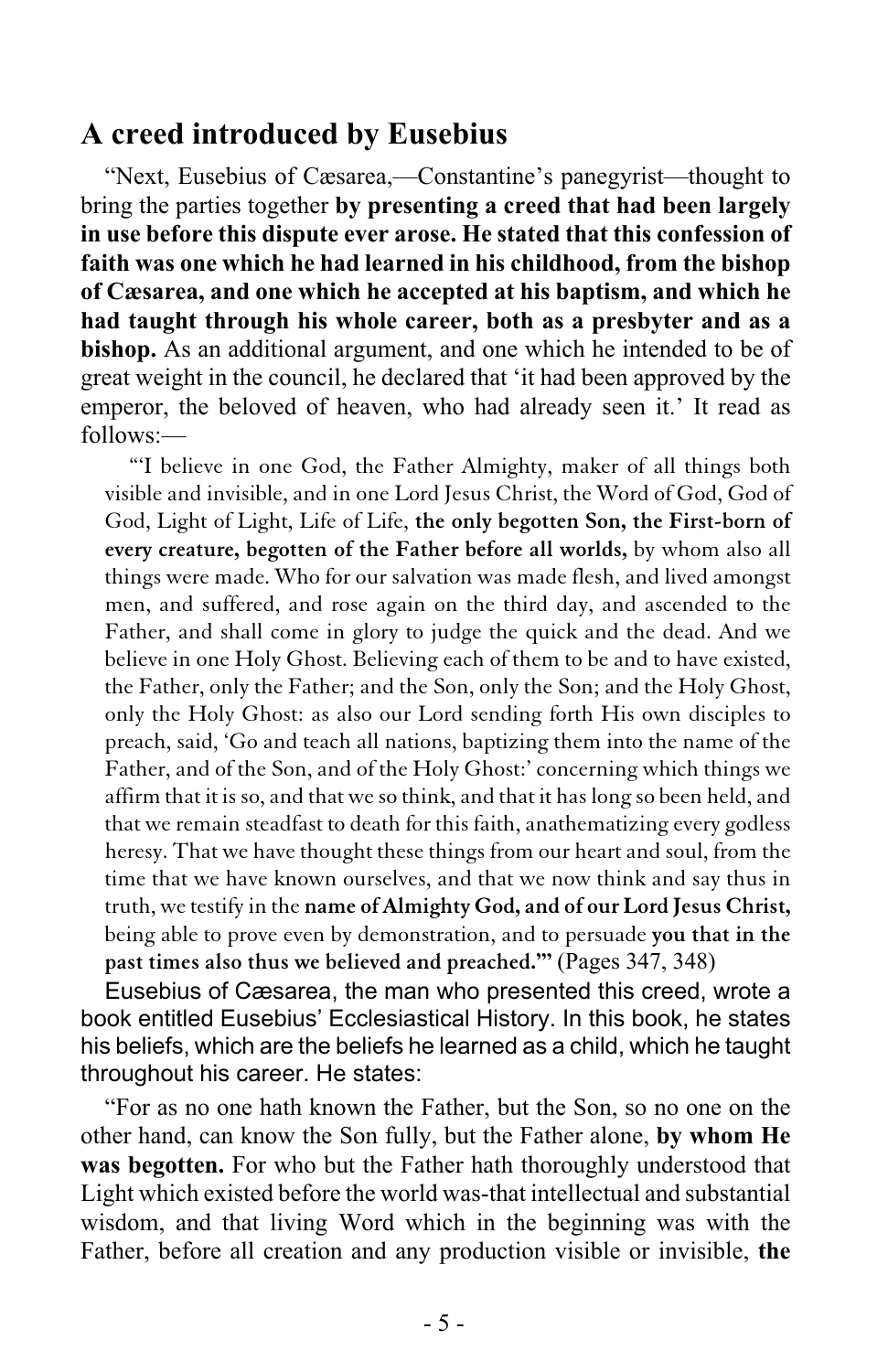**first and only offspring of God,** the prince and leader of the spiritual and immortal host of heaven, the angel of the mighty council, the agent to execute the Father's secret will, the maker of all things with the Father, **the second cause of the universe next to the Father,** the true and only Son of the Father, and the Lord and God and King of all created things, **who has received power, and dominion with divinity itself, and power and honour from the Father…** Where he introduces **the Father and maker as the Ruler of all, commanding with His sovereign nod, but the divine word as next to Him, the very same that is proclaimed to us, as ministering to His Father's commands…** The Son Himself, however, by no means indifferent to the worship of the Father, is appointed to teach the knowledge of the Father to all… Of Him, Moses obviously speaks as **the second after the Father,… intrusted with the second rank of sovereignty and rule over all,** 'the captain of the Lord's host,…'" (*Eusebius' Ecclesiastical History*, pages 15-17)

It is clear that Eusebius of Cæsarea understood that Christ was begotten (born) by the Father before all things. In his book he also quotes Proverbs 8:22-30 to prove his point.

In the back of the book just mentioned, there are several letters written shortly after the Council of Nicaea. I will share portions of some of them with you. Here is a portion of a letter written by Eusebius of Nicomedia: (Please note that this is a different Eusebius than the one from Cæsarea.)

"We have never heard, my Lord, of two beings unbegotten, nor of one divided into two; nor have we learnt or believed that He could suffer any thing corporeal, but that **there is one unbegotten, and another truly from Him,… We believe not only that His origin cannot be explained in words, but that it cannot be comprehended,…"** (Letter written by Eusebius of Nicomedia—*A Historical View of the Council of Nice*, by Isaac Boyle, page 41)

The strange idea that the Father and the Son were both unbegotten (without beginning) was new to the people at that time. They had always understood that there is one unbegotten (without beginning) and another begotten by Him (with a beginning). This was the common understanding of the majority of people at the time of, and prior to, the Council of Nicaea.

Let's carry on with the events of the Council of Nicaea. Eusebius of Cæsarea had just presented the creed which had been largely used prior to the controversy.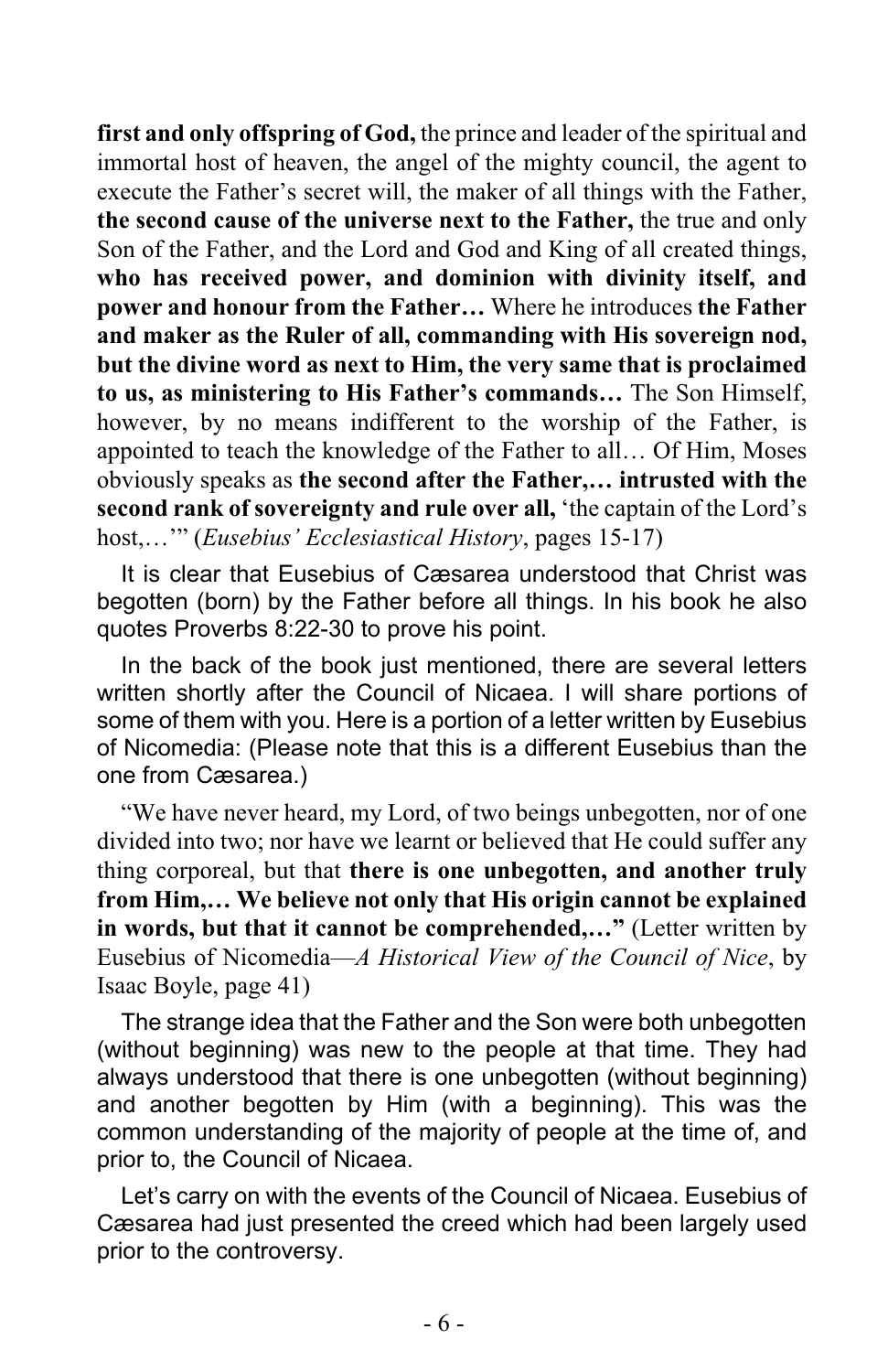#### **The party of Arius accept the creed**

**"As soon as this** [the statement of beliefs by Eusebius] **was read in the council, the party of Arius all signified their willingness to subscribe to it.** But this did not suit the party of Alexander and Athanasius; it was rather the very thing that they did not want, for 'they were determined to find some form of words which no Arian could receive.'" (Page 348)

Please notice that the Arians were in harmony with the teachings of Christians prior to the Council of Nicaea as presented in Eusebius's creed. Yet this did not suit the party of Alexander.

"They hunted about, therefore, for some point or some word, upon which they could reject it. It will be noticed that this creed says nothing about the substance of the Son of God, while that was the very question which had brought the council together. Eusebius, bishop of Nicomedia, was chief of the Arians who held seats in the council. At this point a letter was brought forth which he had formerly written, in which he had stated that 'to assert the Son to be uncreated, would be to say that he was 'of one substance'—*Homoousion*—with the Father, and to say that 'He was of one substance' was a proposition evidently absurd.'

"This gave to the party of Alexander and Athanasius the very opportunity which they desired; it supplied from the opposite party the very word upon which they had all the time insisted, and one of the chiefs of that party had declared that the use of the word in that connection was evidently absurd. If they, therefore, should insist upon the use of that very word, it would certainly exclude the Arian party. 'The letter produced a violent excitement. There was the very test of which they were in search; the letter was torn in pieces to mark their indignation, and **the phrase which he had pledged himself to reject became the phrase which they pledged themselves to adopt.'**—*Stanley 'History of the Eastern Church,' Lecture iii, par. 22."* (Page 349)

# **Alexander's party attempts to add to the creed**

"As Constantine had approved the creed already read by Eusebius, the question of the party of Alexander now was whether he would approve it with the addition of this word, and the hopes of both parties now hung trembling upon the emperor. Hosius and his associates, having the last consultation with him, brought him over to their side. **At the next meeting of the assembly, he again presented the creed of Eusebius, approved it, and called upon all to adopt it.** Seeing, however, that the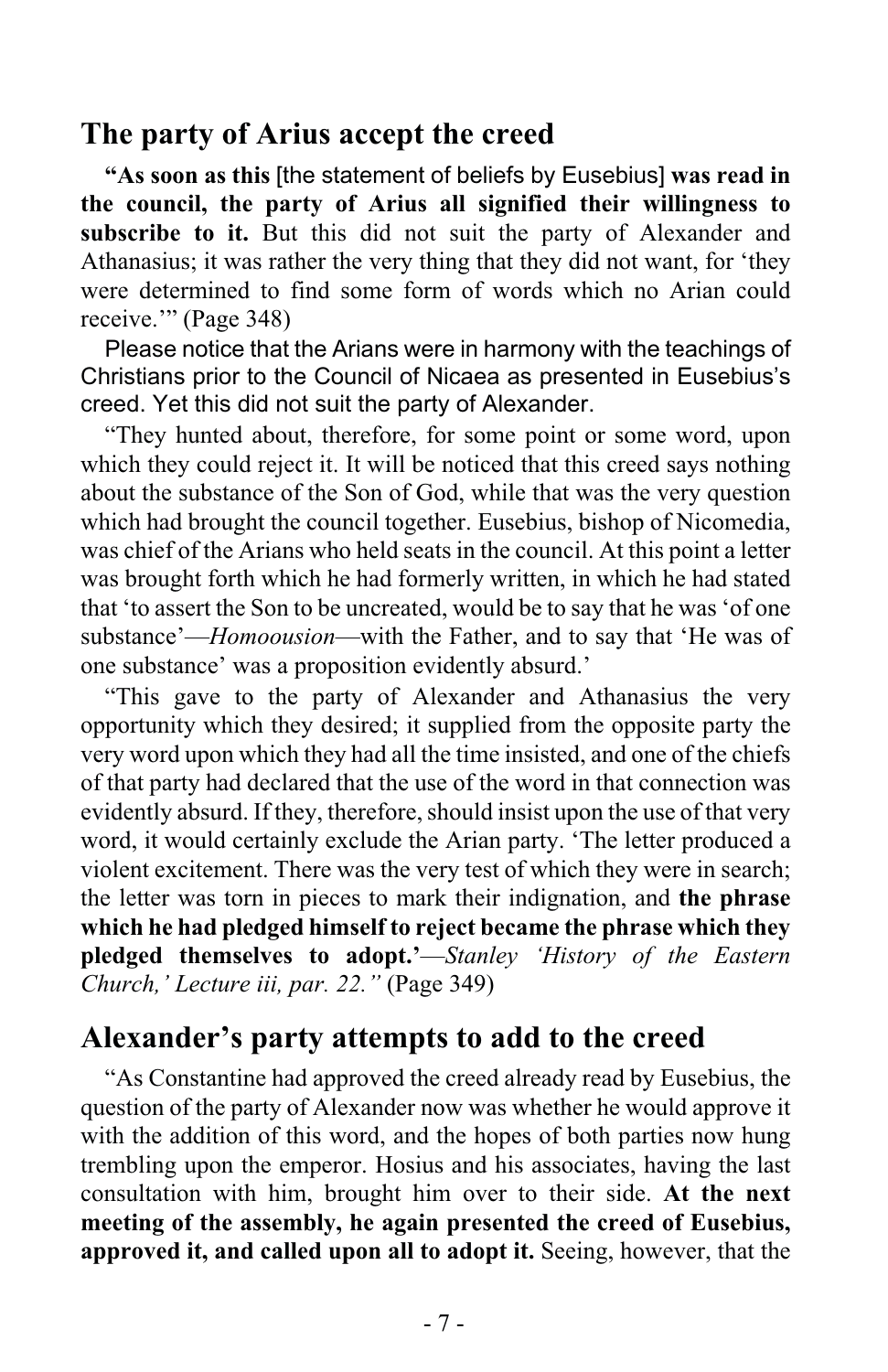majority would not accept the creed of Eusebius as it was, Constantine decided to 'gain the assent of the orthodox, that is, the most powerful, part of the assembly,' by inserting the disputed word. 'He trusted that by this insertion they might be gained, and yet that, under the pressure of fear and favor, the others might not be altogether repelled. He therefore took the course the most likely to secure this result, and professed himself the patron and also the interpreter of the new phrase.'—*Stanley 'History of the Eastern Church,' Lecture iii, par. 28.*

*"Constantine ordered the addition of the disputed word.* The party of Alexander and Athanasius, now assured of the authority of the emperor, required the addition of other phrases to the same purpose, so that when the creed was finally written out in full, it read as follows:—

"'We believe in one God, the Father Almighty, Maker of all things both visible and invisible.

"'And in one Lord Jesus Christ, **the Son of God, begotten of the Father, only begotten,** that is to say, of the substance of the Father, God of God, Light of Light, very God of very God, **begotten, not made,** being of one substance with the Father, by whom all things were made, both things in heaven and things in earth; who for us men, and for our salvation, came down, and was made flesh, and was made man, suffered, and rose again on the third day, went up into the heavens, and is to come again to judge the quick and dead.

"And in the Holy Ghost.

"'But those that say, 'There was when He was not,' and 'Before He was begotten He was not, and that He came into existence from what was not,' or who profess that the Son of God is of a different person or 'substance.' or that He is created, or changeable, or variable, are anathematized by the Catholic Church.'

"Thus came the original Nicene Creed." (Pages 349, 350)

#### **Further alterations to the creed**

This creed has been changed from its original. Please notice the changes that were made. Here is a copy of the Nicene Creed as it reads today:

"'We believe in one God, the Father, the Almighty, maker of heaven and earth, of all that is seen and unseen. We believe in one Lord, Jesus Christ, **the Only Son of God, eternally begotten of the Father** [Original reads: the Son of God, begotten of the Father, only begotten], God from God, Light from Light, true God from true God, begotten, not made, **of one Being with the Father** [Original reads: that is to say, of the substance of the Father].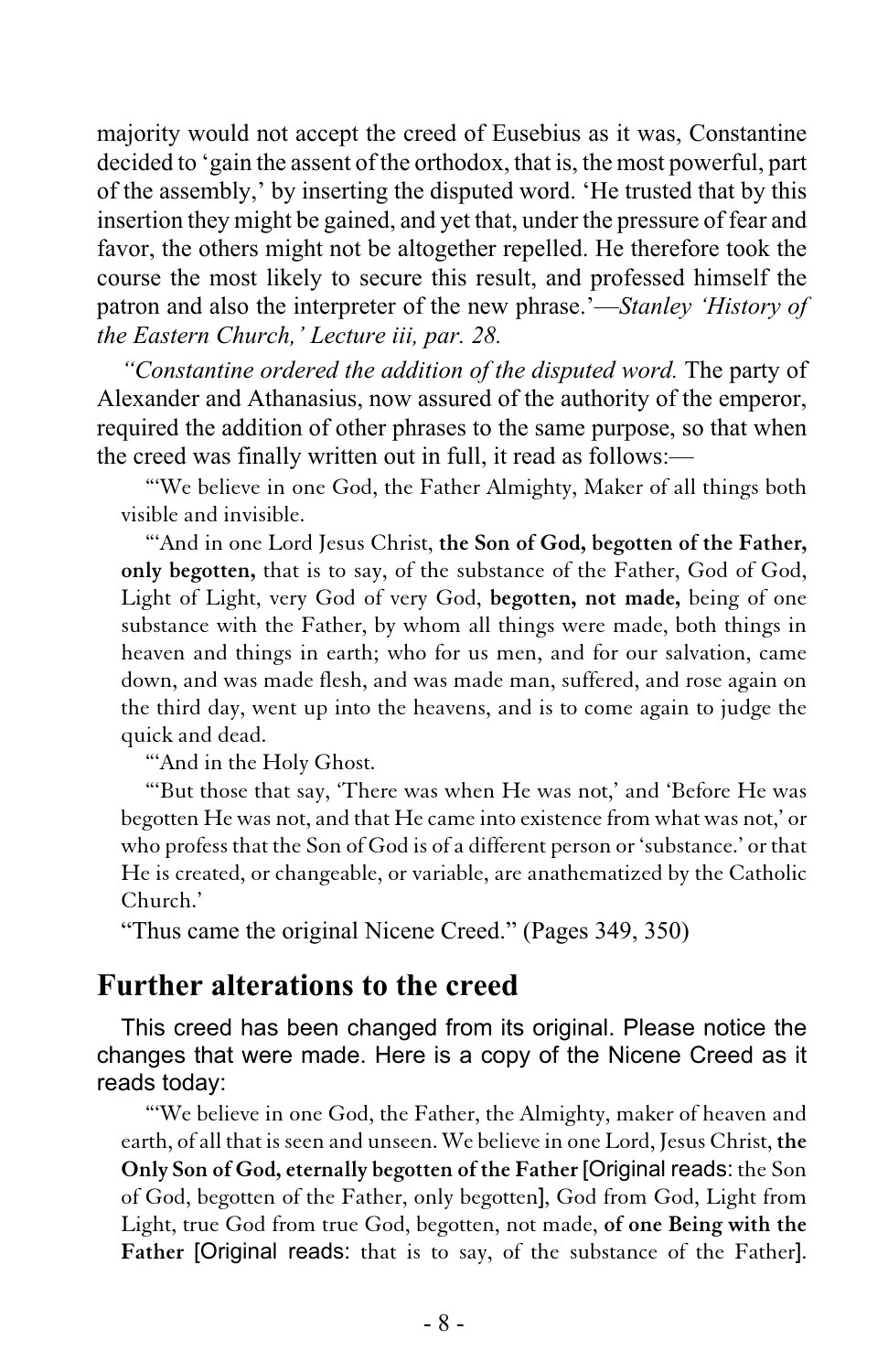Through Him all things were made. For us men and for our salvation He came down from heaven: **by the power of the Holy Spirit He was born of the Virgin Mary** [Added in], and became man. For our sake He was crucified under Pontius Pilate; He suffered death and was buried.'" (*The Ordinary of the Mass*)

Catholics define the term "eternally begotten" in this way:

"The Christian belief is that the Christ of history is the Son of God, eternally begotten by one ceaseless action from the Father…" (*Tell Us About God… Who Is He?*, page 30, by the Knights of Columbus)

This is what the Catholic Church teaches today. They claim that the term, "eternally begotten" means that Christ was begotten of the Father in one ceaseless action. They claim that Christ has been in the process of being begotten forever in the past, is still being begotten, and will continue to be begotten forever in the future. They apparently adopted this idea in an attempt to reconcile this new teaching of Christ always existing with the plain Bible statements that Christ was begotten of His Father.

Notice this interesting quote taken from a letter written by Arius.

"He has even expelled us from the city as atheists, because we do not assent to such **declarations as follow, publicly uttered by him.** 'God is always, the Son is always. The Father and the Son are co-existent. **The Son, unbegotten, co-exists with God, and is always begotten: without being begotten, He is begotten:** [Footnote: **There appears to have been some confusion of ideas in the mind of the bishop, if his words are correctly reported by Arius. It is probable that this passage is intended to express what is called the 'eternal generation' of the Son,** a phrase, however, which, itself, may not be considered as remarkably perspicuous (distinct, plain)]: nor does God precede the Son in thought, nor by a single moment. Always God, always the Son. From God himself the Son exists.' Because **Eusebius, your brother, bishop of Cæsarea,** and Theodotus and Paulinus, Athanasius, Gregorius and Aetius, **and all the bishops of the East, affirm, that God, who is without a beginning, existed before the Son,** they have been condemned,…" (Letter by Arius to Eusebius, Bishop of Nicomedia; taken from *A Historical View of the Council of Nice with a Translation of Documents*, by Isaac Boyle, pages 39, 40.)

As you can see, the new idea that Christ has existed as long as the Father was not generally accepted before the Council of Nicaea, nor after the council did all Christians accept this new idea.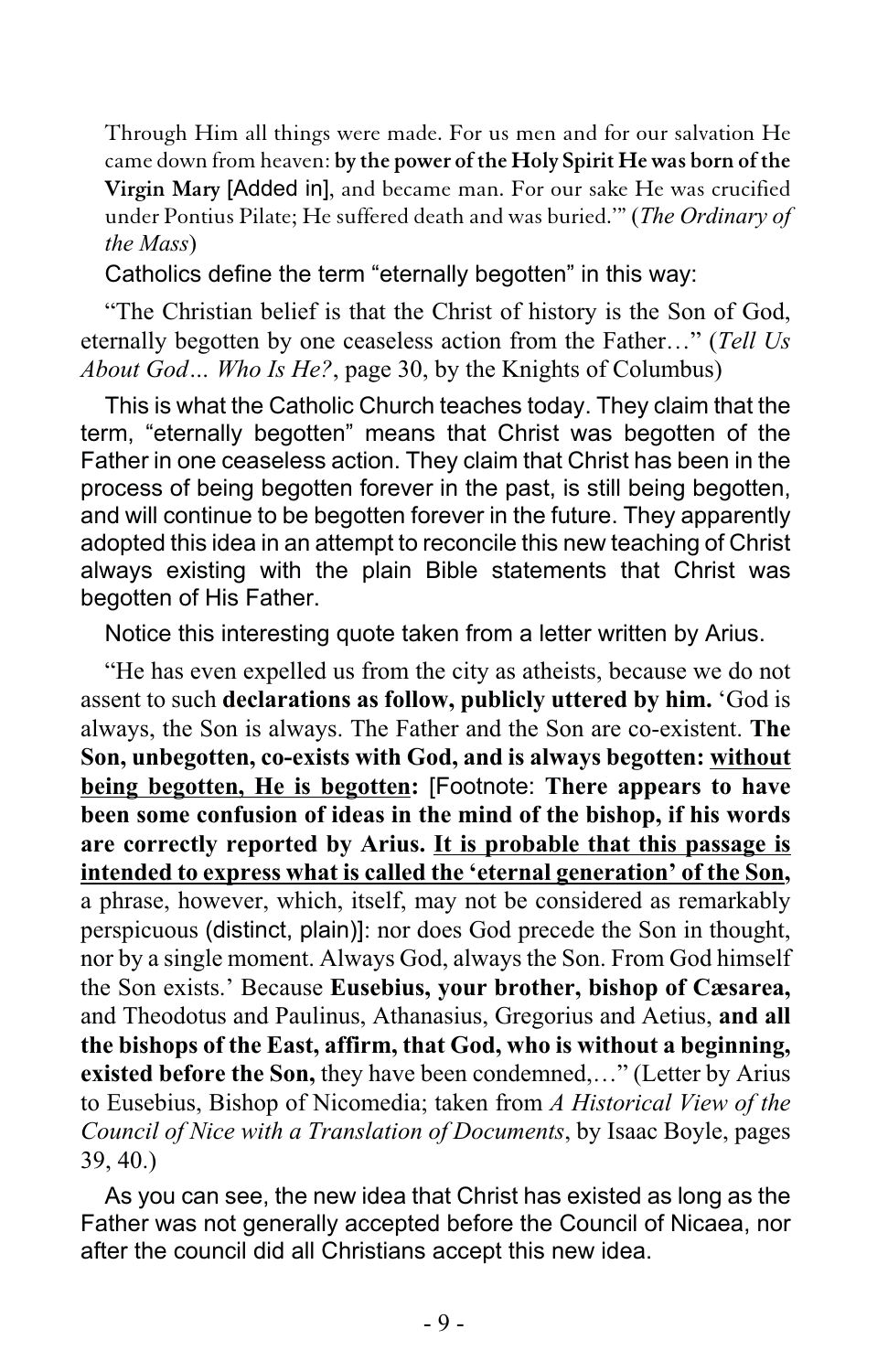Let us also notice another change that has been made to the Nicene Creed since the time it was originally written.

The term "of one Being with the Father" was added into the new creed, describing their current belief that the Father and the Son are the same being.

St. Austin wrote,

"The Son is one Person, and the Father is another; they do not, however, constitute two Beings, but the Father is the same Being that the Son is, that is, the only true God." (*Tract. 36, in Joann*)

When the Nicene Creed was first signed by those at the council, some were specifically concerned with the term **"of the substance of the Father."** They were concerned that some may take this to mean that the Father and Son are the same Being. Please notice the following quotation taken from a letter written by Eusebius of Cæsarea.

"When this form was dictated by the prelates, **their expressions 'of the substance of the Father,' and 'consubstantial with the Father,' were not suffered to pass without examination.** Hence, therefore, several questions arose, and answers were made, and **the sense of these terms was carefully considered. They admitted that the words 'of the substance' signified that the Son was of the Father, but not as a part of the Father** [the same Being]. **We thought it well to assent to this explanation, as conveying the pious doctrine, that the Son was of the Father; but not, however, a part of the Father.** We therefore agreed to this opinion; nor did we reject the word consubstantial, having in view the promotion of peace, and being anxious to avoid a departure from the right belief. For the same reason, we approved also of the words 'begotten, not made,' since the word make, they said, was common to the other creatures which were made by the Son, and to which He has nothing similar; and that therefore He is not made like those who were created by Himself, but is of a more excellent substance than any created being. **The divine oracles inform us, that He was of the Father, by a mode of generation, which can neither be conceived nor expressed by any created intelligence.…**

**"But by the expression 'consubstantial with the Father' nothing else is intended, than that the Son of God has no similitude with created beings, but resembles in all things the Father only, by whom He was begotten,** and that He is of no other substance or essence than that of the Father. The proposition being thus explained, we thought that we might justly accede to it;...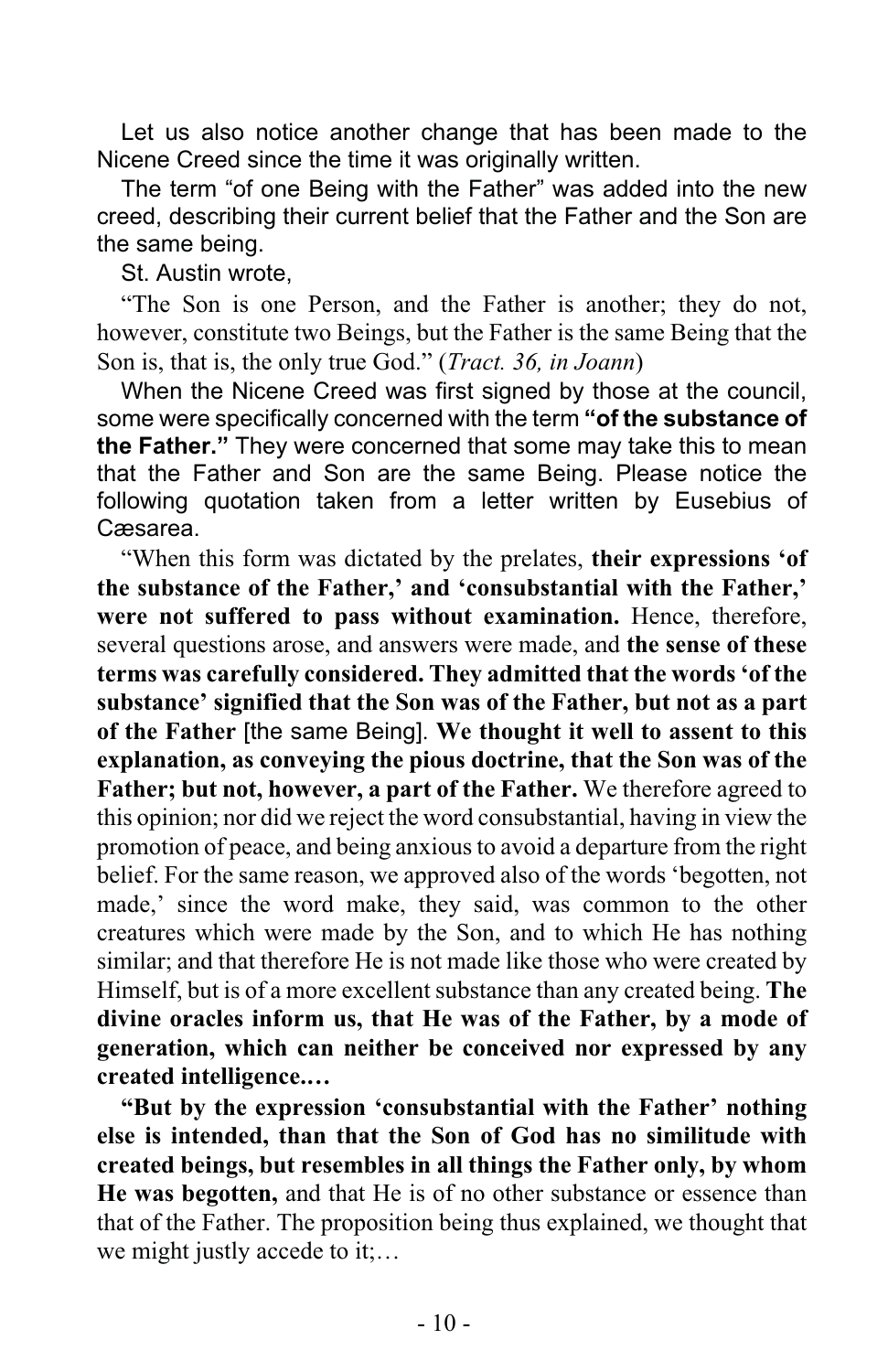"We finally embraced, without further contention, those expressions which were found to be unexceptionable, when, on a candid examination of the sense of the words, **it appeared that they entirely agreed with those admitted by ourselves, in the exposition of faith which we at first proposed."** (Taken from a letter written by Eusebius Pamphilus of Cæsarea to the church at Cæsarea in *A Historical View of the Council of Nice with a Translation of Documents*, pages 44-46 by Isaac Boyle.)

It is very clear that Eusebius of Cæsarea did not believe that Christ was a created being in any way but that he was begotten of His Father, thus making Him of a much higher nature than any created being. It is also interesting to notice that Eusebius of Cæsarea was writing to Arians, defending his signing of the creed. This view did not seem to be contrary to the beliefs of the Arians. Also, his belief that Christ was begotten rather than created was accepted by the party of the Athanasians as suitable to allow him to continue in his position as a bishop.

Eusebius wrote that it appeared to him, along with his associates, as if the terms "of the substance of the Father" and "consubstantial with the Father" entirely agreed with what Eusebius had first brought out as a statement of beliefs, which beliefs the Arians all agreed to subscribe to.

The disputed terms were added to the creed, and depending upon the definition of those terms, even some of those of the Arian persuasion could agree to the creed. Yet with the terms being added to the creed all it took was a revision of the definitions of the terms at a later date to come up with the teachings which the Catholic Church holds today.

#### **The acceptance of the new creed**

Now back to the description of the council found in The Two Republics. The original Nicene Creed was just read before the assembly.

"Thus came the original Nicene Creed. Constantine's influence carried with it many in the council, but seventeen bishops refused to subscribe to it. **The emperor then commanded all to sign it under penalty of banishment.** This brought to terms all of them but five. **Eusebius of Cæsarea, the panegyrist and one of the counselors of Constantine, took a whole day to 'deliberate.' In his deliberation he consulted the emperor, who so explained the term** *Homoousion* **that it could be understood as** *Homoiousion***. He 'declared that the word, as he**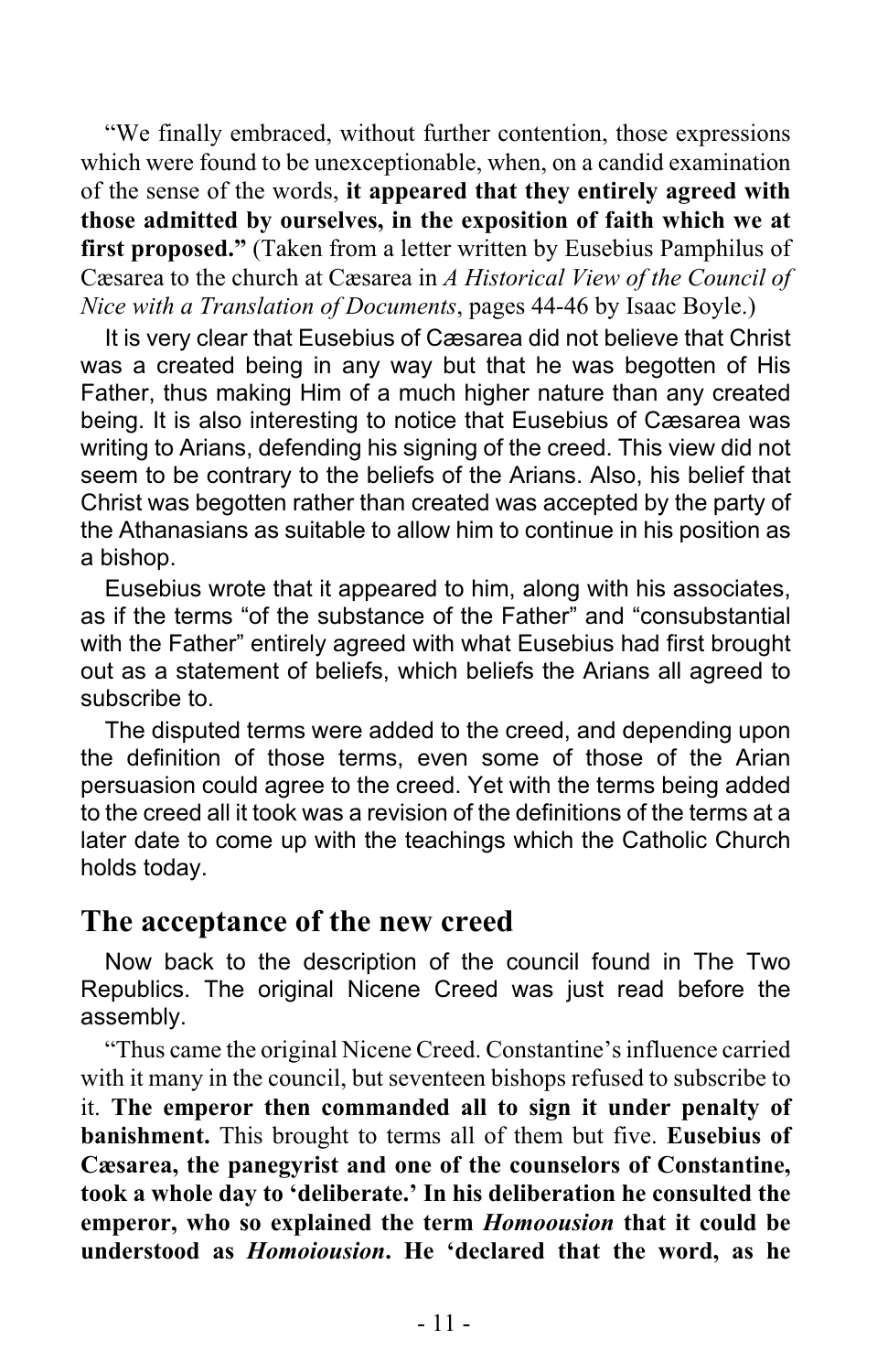**understood it, involved no such material unity of the persons of the Godhead as Eusebius feared might be deduced from it.'**—*Stanley 'History of the Eastern Church,' Lecture iii, par. 34*. **In this sense, therefore, Eusebius adopted the test, and subscribed to the creed."** (Page 350)

Concerning the difference between the two terms that caused the controversy, *homoiosian* (of like substance) and *homoousian* (of the same substance), Benjamin G. Wilkinson wrote the following:

"Nevertheless, those who would think in terms of *homoiosian* or 'similar,' instead of *homoousian*, or 'identical,' were promptly labeled as heretics and Arians by the clergy. Yet when the emperor, Constantine, in full assembly of the Council of Nicaea, asked Hosius, the presiding bishop, what the difference was between the two terms, Hosius replied that they were both alike. At this all but a few bishops broke out into laughter and teased the chairman with heresy." (Benjamin G. Wilkinson, *Truth Triumphant*, page 92)

The dispute involved definitions of words not even found in the Bible. The difference of the words were so minor that it was hard to determine just what the difference was. Even the leading supporter of the Arian view was willing to subscribe to the main body of the new creed.

"Eusebius of Nicomedia and Theognis of Nice subscribed to the body of the creed, but refused to subscribe to the curse which it pronounced upon the Arian doctrines. **Sentence of banishment was pronounced; then they yielded and subscribed,** yet they were removed from their bishoprics, and Catholics were put in their places. Two of the other bishops, however,—Theonas of Marmarica in Libya, and Secundus of Ptolemais,-absolutely refused from first to last to sign the creed, and they were banished. As for Arius, he seems to have departed from Nice soon after he was expelled from the council. Sentence of banishment was pronounced against him with the others. But as he was the chief expositor of the condemned doctrines, Constantine published against him the following edict:—

"'Victor Constantine Maximus Augustus, to the bishops and people: Since Arius has imitated wicked and impious persons, it is just that he should undergo the like ignominy. Wherefore as Porphyry, that enemy of piety, for having composed licentious treatises against religion, found a suitable recompense, and such as thenceforth branded him with infamy overwhelming him with deserved reproach, his impious writings also having been destroyed; so now it seems fit both that Arius and such as hold his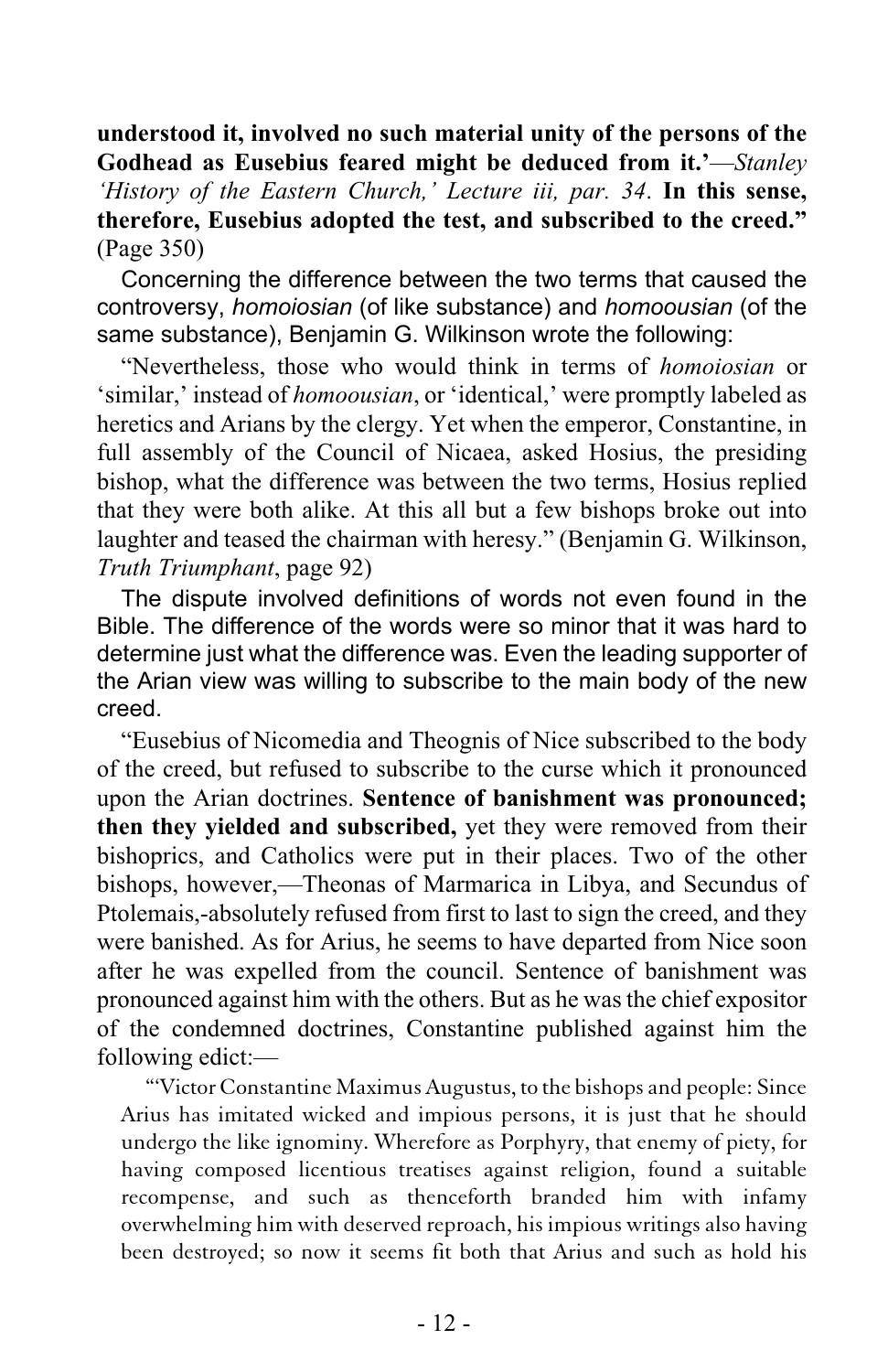sentiments should be denominated Porphyrians, that they may take their appellation from those whose conduct they have imitated. **And in addition to this, if any treatise composed by Arius should be discovered, let it be consigned to the flames, in order that not only his depraved doctrine may be suppressed, but also that no memorial of him may be by any means left. This therefore I decree, that if any one shall be detected in concealing a book compiled by Arius, and shall not instantly bring it forward and burn it, the penalty for this offense shall be death; for immediately after conviction the criminal shall suffer capital punishment.** May God preserve you.'" (Pages 350, 351)

# **An attempt to cover up history**

"'His [Arius'] book, 'Thalia,' was burnt on the spot; and this example was so generally followed, that it became a very rare work.'—*Stanley 'History of the Eastern Church,' Lecture iv, par. 39*. The decree banishing Arius was shortly so modified as simply to prohibit his returning to Alexandria." (Page 351)

The Catholic Church exerted all her power to destroy any records of what Arius believed. The only records we have are those that either fell through the hands of the Catholic power, or those which they have chosen to keep, whether in their original form or altered by them.

"An erroneous charge was circulated that all who were called Arians believed that Christ was a created being. [Footnote: **It is doubtful if many believed Christ to be a created being. Generally, those evangelical bodies who opposed the papacy and who were branded as Arians confessed both the divinity of Christ and that He was begotten, not created, by the Father.** They recoiled from other extreme deductions and speculations concerning the Godhead.]" (Benjamin G. Wilkinson, *Truth Triumphant*, page 92)

"Whether the teachings of Arius were such as are usually represented to us or not, who can say? Phillipus Limborch doubts that Arius himself ever held that Christ was created instead of being begotten [Footnote: Limborch, *The History of the Inquisition*, page 95]." (Benjamin G. Wilkinson, *Truth Triumphant*, page 142)

It is interesting that the history of the Arian controversy has been so well hidden that it is hard to determine just what Arius believed. Yet it seems doubtful that all the accusations brought against Arius and those of like persuasion are accurate. It had become the general rule to brand all those who did not subscribe to the Trinity doctrine as Arians. Since it is commonly thought that Arians believe that Christ is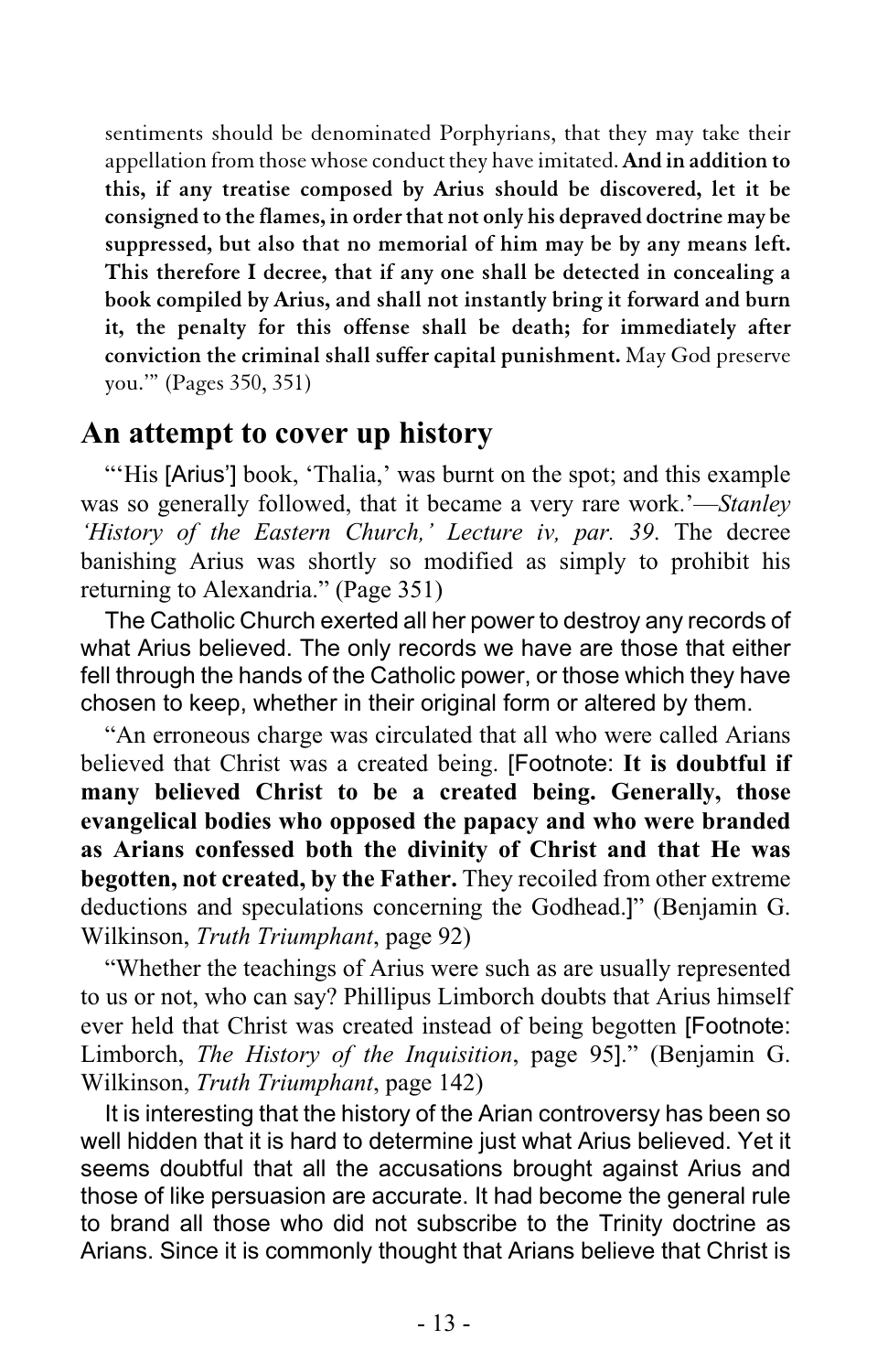a created being, and thus not divine, it has been the continual accusation that if you deny the Trinity doctrine, you believe that Christ is a created being, and deny the divinity of Christ. This accusation, when applied to those who dissented with the accepted teachings of the Catholic Church on this subject, has seldom been accurate.

# **The events following the Council of Nicaea**

"As before remarked, those who against their will had subscribed to the creed of the Council of Nice, were determined to redeem themselves as soon as possible, and by whatever means it could be accomplished. And they did accomplish it. The story is curious, and the lessons which it teaches are valuable…

"In A. D. 327 died Constantine's sister, Constantia. She had held with the Arian party, having an Arian presbyter as her spiritual adviser. This presbyter had convinced her that Arius had been unjustly condemned by the council. In her dying moments 'she entreated the emperor to reconsider the justice of the sentence against that innocent, as she declared, and misrepresented man.' Constantine soon afterward sent a message to Arius, recalling him from banishment, and promising to send him back to Alexandria. Arius came and presented a confession of faith which proved satisfactory to the emperor. About the same time Constantine also restored to favor the other two leading Arians, Eusebius of Nicomedia and Theognis of Ptolemais. 'They returned in triumph to their dioceses, and ejected the bishops who had been appointed to their place.'—*Milman 'History of Christianity,' book iii. chap. iv, par. 21*. Hosius having returned to his place in Spain, Constantine fell under strong Arian influences, and the Arian bishops began to use him for the accomplishment of their purposes.

"In A. D. 328, Constantine made a journey to Jerusalem to dedicate the church that he had built there, and Eusebius of Nicomedia and Theognis both accompanied him." (Pages 355, 356)

The Arians had finally won the support of Constantine, and Constantine was now even traveling around the empire with the chief theologians in the Arian party. The Arian influences upon Constantine were very strong indeed. They were successful in sending Athanasius into exile five different times by the power of the emperor.

"Athanasius was again condemned, and banished to Treves in Gaul, February, A. D. 336.

"The return of Arius to Alexandria was the cause of continued tumult, and he was called to Constantinople. At the request of the emperor, Arius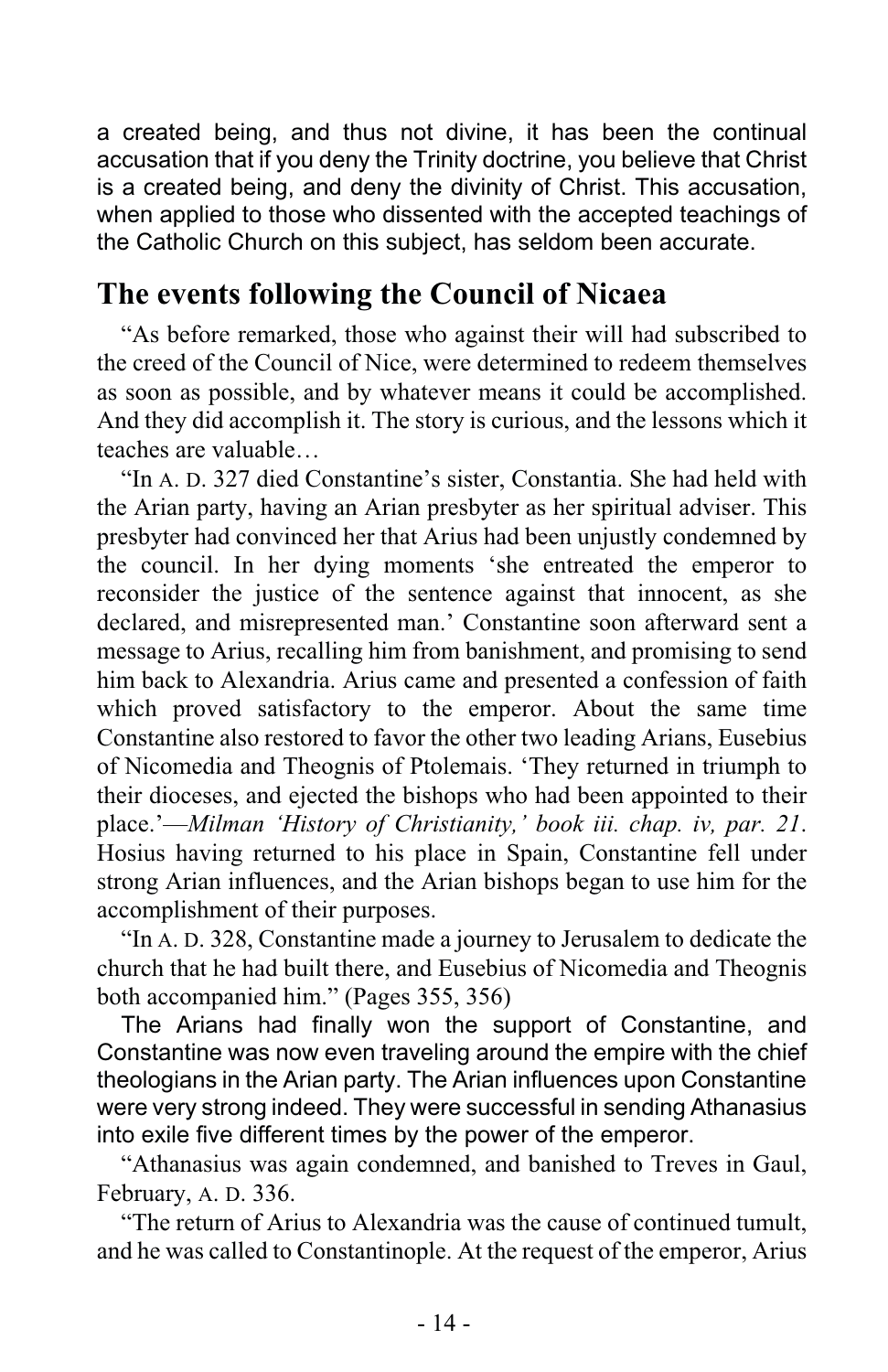presented a new confession of faith, which proved satisfactory, and Constantine commanded the bishop of Constantinople to receive Arius to the fellowship of the church on a day of public worship—'it happened to be a Sabbath (Saturday)—on which day, as well as Sunday, public worship was held at Constantinople.'—*Neander 'History of the Christian Religion and Church,' Vol. ii, Section Fourth, div. ii, a, par. 30*. The bishop absolutely refused to admit him. The Arians, under the authority of the emperor, threatened that the next day, Sunday, they would force their way into the church, and compel the admission of Arius to full membership in good and regular standing. Upon this the Athanasian party took refuge in 'prayer;' **the bishop prayed earnestly that, rather than the church should be so disgraced, Arius might die; and, naturally enough, Arius died on the evening of the same day.** 'In Constantinople, where men were familiar with Asiatic crimes, **there was more than a suspicion of poison.** But when Alexander's party proclaimed that his prayer had been answered, they forgot what then that prayer must have been, and that the difference is little between praying for the death of a man and compassing it.'—*Draper 'Intellectual Development of Europe,' chap ix, par. 39*." (Pages 358, 359)

"Petition after petition was presented to Constantine for the return of Athanasius to his place in Alexandria, but the emperor steadily denounced him as proud, turbulent, obstinate, and intractable, and refused all petitions. In 337, in the presence of death, **Constantine was baptized by an Arian bishop; and thus closed the life of him** upon whom a grateful church has bestowed the title of 'the Great,' though, 'tested by character, indeed, he stands among the lowest of all those to whom the epithet has in ancient or modern times been applied.'—'Encyclopedia Britannica,' Article 'Constantine.'" (Page 359)

# **New emperors arise**

"Constantine was succeeded by his three sons; Constantine, aged twenty-one years; Constantius, aged twenty; and Constans, aged seventeen. They apportioned the empire amongst themselves. Constantine II had Constantinople and some portions of the West, with pre-eminence of rank; Constantius obtained Thrace, Egypt, and all the East; and Constans held the greater part of the West. **Constantius was a zealous Arian, Constantine and Constans were no less zealous Catholics."** (Page 359)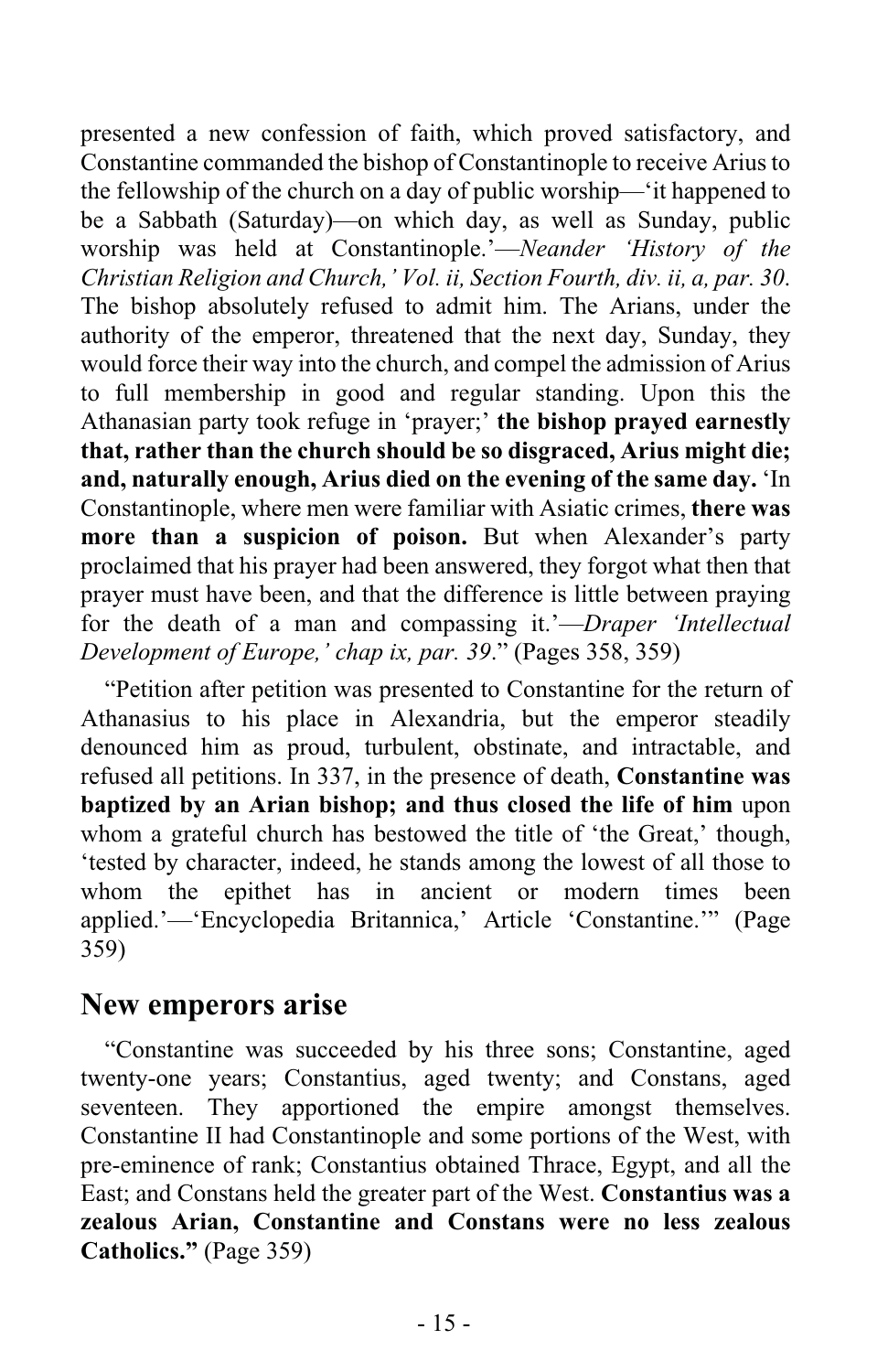"In this same year [A. D. 340] Constantine II was killed in a war with his brother Constans. This left the empire and the religion to the two brothers—Constantius in Constantinople and the East, Constans in the West. **In the dominions of Constans all Arians were heretics; in the dominions of Constantius all Catholics were heretics. The religious war continued, and increased in violence."** (Page 360)

"In February, A. D. 350, Constans was murdered by the usurper Magnentius, and in 353 Constantius became sole emperor by the final defeat and death of the usurper. Constantius no sooner felt himself assured of the sole imperial authority, than **he determined to execute vengeance upon Athanasius, and make the Arian doctrine the religion of the whole empire.** Yet he proposed to accomplish this only in orthodox fashion, through a general council. As it was thus that his father had established the Athanasian doctrine, which was held by all the Catholics to be strictly orthodox, to establish the Arian doctrine by a like process, assuredly could be no less orthodox." (Page 366)

"The officers immediately began with the greatest possible secrecy to gather the necessary troops into the city. Twenty-three days were thus spent, and a force of five thousand troops held possession of the most important parts of the city. The night before a solemn festival day of the church, Athanasius was conducting the services in the church of St. Theonas. Suddenly, at midnight, there was all about the church the sound of trumpets, the rushing of horses, and the clash of arms; the doors were burst open, and with the discharge of a cloud of arrows, the soldiers, with drawn swords, poured in to arrest Athanasius. 'The cries of the wounded, the groans of those who were trampled down in attempting to force their way out through the soldiery, the shouts of the assailants, mingled in wild and melancholy uproar.'—*Milman 'History of Christianity,' book iii, chap. v, par. 28*. In the tumult, Athanasius again escaped." (Pages 372, 373)

Scenes like these were not uncommon. The marriage of the church with the state resulted in every kind of violence. Bishops were elected and ordained while being surrounded by heavily armed guards to protect them from the mutinous crowds over which they were to preside.

# **The Council of Rimini**

"In the summer of A. D. 359, more than four hundred bishops assembled at Rimini, of whom eighty were Arians. One hundred and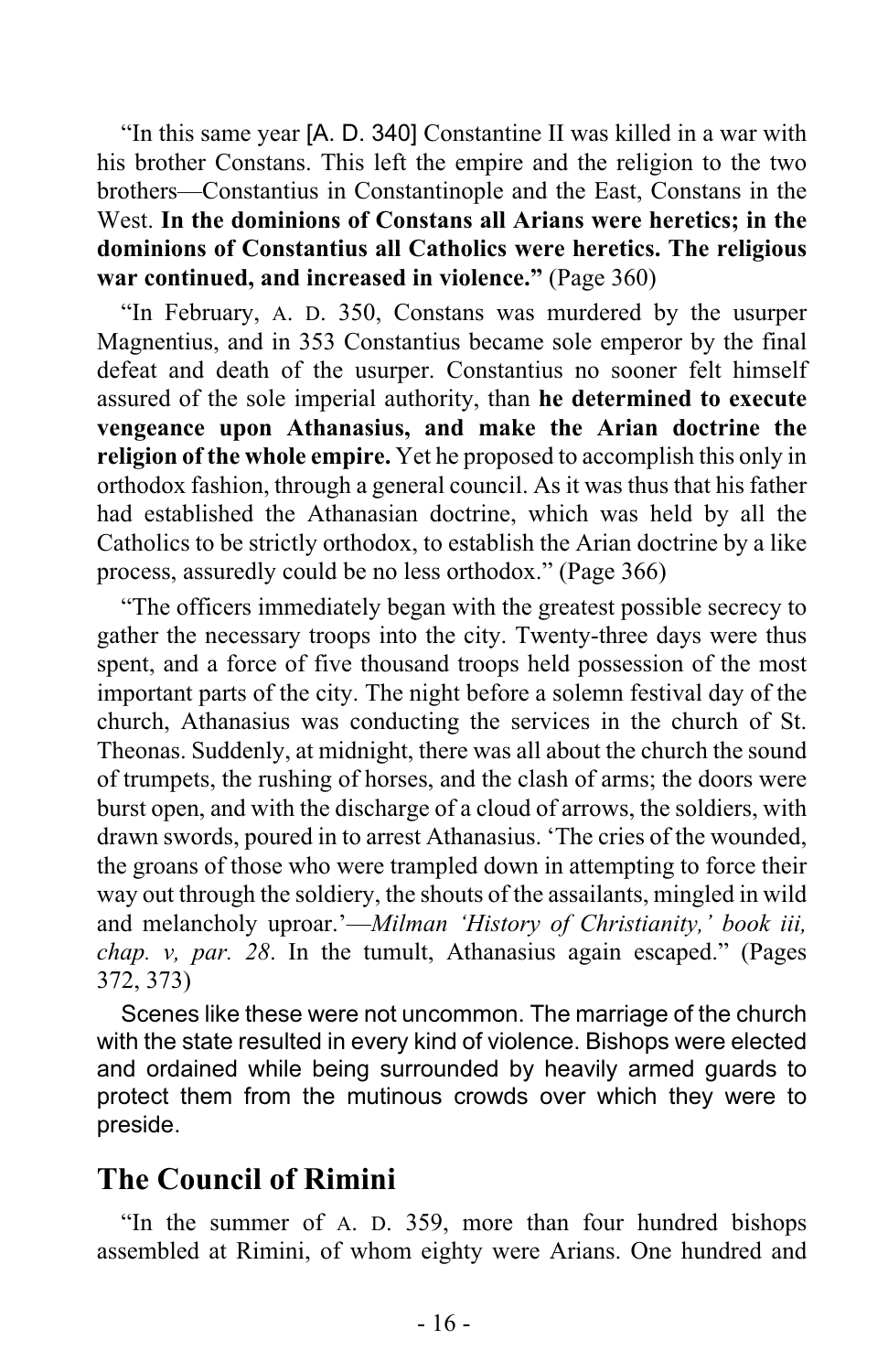sixty assembled at Seleucia, of whom one hundred and five were Semi-Arians; about forty were Arians, while the Catholics were still fewer in number. A civil officer of high rank was appointed to represent the emperor at each council, and the one appointed to Rimini was directed not to allow any bishop to go home until all 'had come to one mind concerning the faith.' That there might be as little difficulty as possible in coming to one mind, a creed was drawn up and sent to the council to be signed. There were at that time present with the emperor at Sirmium five bishops, one of whom was George of Alexandria, and all of whom were Arians or Semi-Arians. They drew up a creed, the main points of which were as follows:—

"'We believe in one only and true God, the Father and Ruler of all, Creator and *Demiurge* of all things, and in one only begotten Son of God, who was begotten of the Father without change before all ages, and all beginning, and all conceivable time, and all comprehensible substance… God from God, similar to the Father, who has begotten Him according to the Holy Scriptures, whose generation no one knows [understands] but the Father who has begotten Him… The words *ousia*, because it was used by the Fathers in simplicity [that is, with good intention], but not being understood by the people, occasions scandal, and is not contained in the Scriptures, shall be put aside, and in future no mention shall be made of the *Usia* with regard to God… But we maintain that the Son is similar to the Father in all things, as also the Holy Scriptures teach and say.'" (Pages 377, 378)

Constantius used his power to persuade all to sign. Just as his father before him, Constantius threatened banishment upon all those who would not sign his creed. Notice what is written about the Council of Milan just a few years prior to this council.

"He then declared that whoever did not sign might expect banishment. At this the orthodox bishops lifted up their hands beseechingly towards heaven, and prayed the emperor 'to fear God, who had given him the dominion, that it might not be taken from him; also to fear the day of judgment, and not to confound the secular power with the law of the church, nor to introduce into the church the Arian heresy.'—*Hefele 'History of the Church Councils,' sec. 74, par. 6*.

"They forgot that they themselves, many of them at least, had unanimously approved in Constantine at the Council of Nice the identical course which now they condemned in Constantius at the Council of Milan. In their approval of the action of Constantine in forcing upon others what they themselves believed, they robbed themselves of the right to protest when Constantius or anybody else should choose to force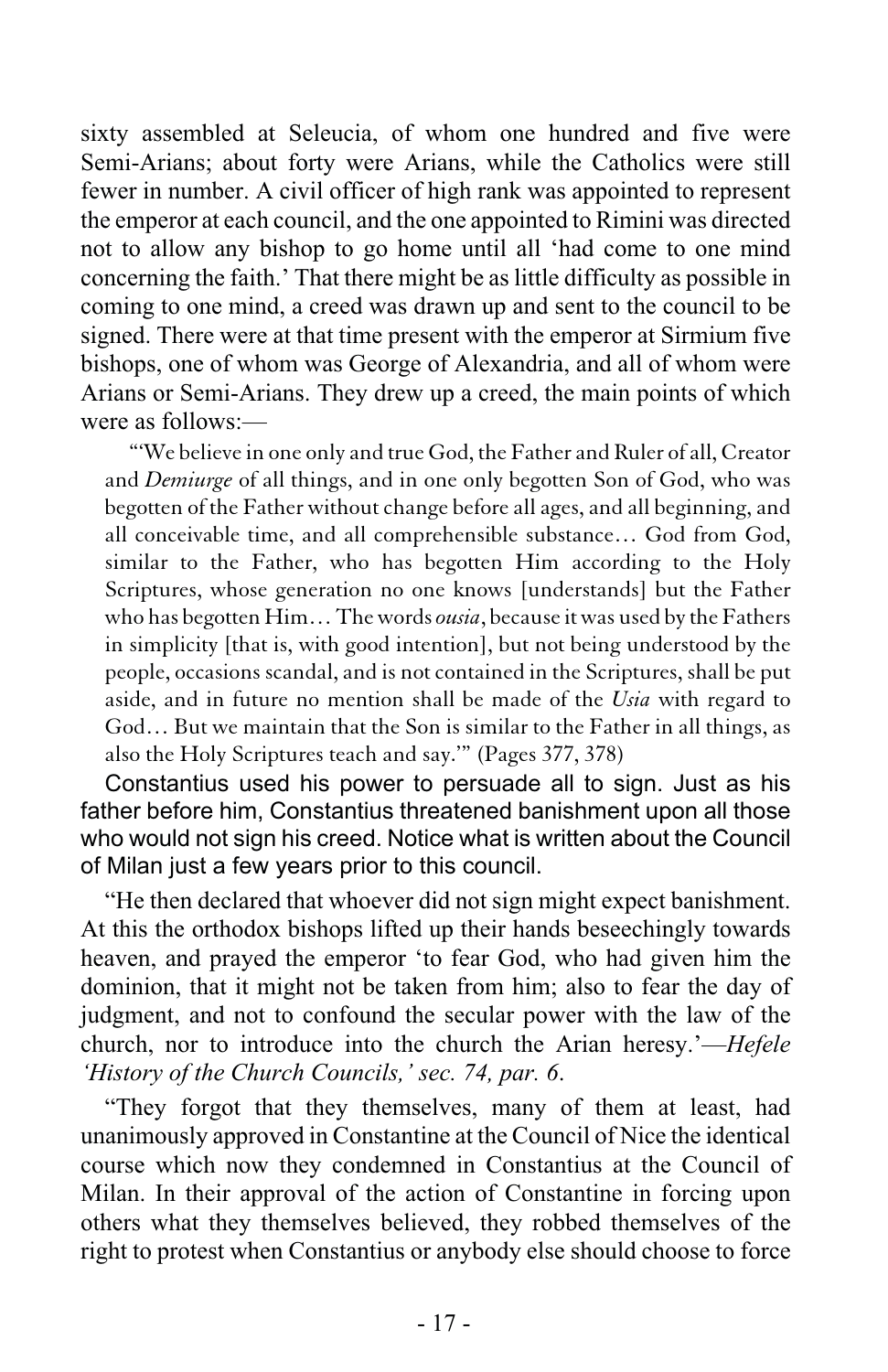upon them what somebody else believed. They ought not to have thought it strange that they should reap what they had sown." (Page 368)

We can learn an important lesson from this episode. Anytime someone uses force, whether by the government or by any other means, to persuade others to believe as they do, they are certainly following the course of Satan and all his followers. There is no sanction in the Bible for using force to persuade others to believe a certain way. This spirit was manifested by the Catholic Church many times throughout the Dark Ages. This spirit is the spirit of the devil. Let us ever remember this valuable lesson.

# **The Arian doctrine becomes orthodox**

Constantius succeeded in making the Arian doctrine orthodox in A. D. 360.

"The emperor's confession was then published throughout the whole empire, and all bishops were commanded to sign it, under penalty of exile upon all who refused. 'This order was executed with the utmost rigor in all the provinces of the empire, and very few were found who did not sign with their hands what they condemned in their hearts. Many who till then had been thought invincible, were overcome, and complied with the times; and such as did not, were driven, without distinction, from their sees into exile, and others appointed in their room, the signing of that confession being a qualification indispensably requisite both in obtaining and keeping the episcopal dignity. **Thus were all the sees throughout the empire filled with Arians, insomuch that in the whole East not an orthodox bishop was left,** and in the West but one; namely, Gregory, bishop of Elvira in Andalusia, and he, in all likelihood, obliged to absent himself from his flock and lie concealed.'—*Bower 'History of the Popes,' Liberius, par. 24, 25*.

"Thus Constantius had succeeded much more fully than had his father, in establishing 'the unity of the faith.' That faith was the original Arian. **And Arianism was now as entirely orthodox, and, if the accommodated sense of the word be used, as entirely Catholic, as the Athanasian had ever been."** (Pages 381, 382)

This period of history is quite well ignored by most Catholics. Few would want to admit that the Arian doctrine was considered orthodox at any time in the history of the Catholic Church.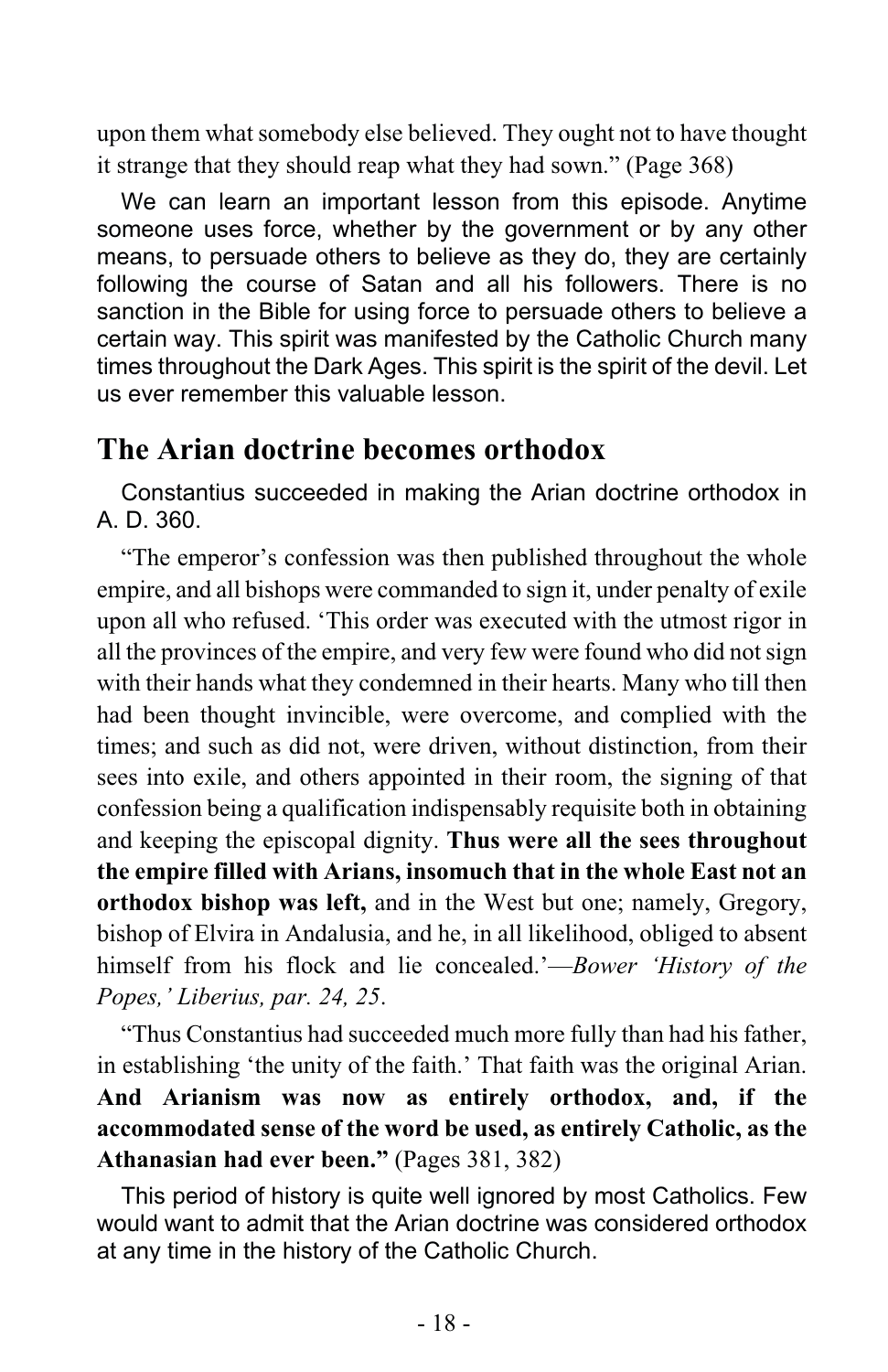# **The Trinity doctrine re-established**

This was not, however, the end of the controversy. As we will see, the Athanasian doctrine was again established in the Catholic Church.

"In 375 Valentinian died, and was succeeded by his two sons, Gratian, aged sixteen years, and Valentinian II, aged four years.

"Gratian was but the tool of the bishops. Ambrose was at that time bishop of Milan, and never was episcopal ambition more arrogantly asserted than in that insolent prelate. Soon the mind of the bishop asserted the supremacy over that of the boy emperor, and Ambrose 'wielded at his will the weak and irresolute Gratian.'—*Milman 'History of Christianity,' book iii, chap. viii, par. 28*. But above all things else that Gratian did, that which redounded most to the glory of the Catholic Church was his choice of Theodosius as associate emperor. Valens was killed in a battle with the Goths, A. D. 378. A stronger hand than that of a youth of nineteen was required to hold the reins of government in the East.

"In the establishment of the Catholic Church, the place of Theodosius is second only to that of Constantine. About the beginning of the year 380 he was baptized by the Catholic bishop of Thessalonica, and immediately afterward he issued the following edict:—

"'It is our pleasure that the nations which are governed by our clemency and moderation, should steadfastly adhere to the religion which was taught by St. Peter to the Romans, which faithful tradition has preserved, and which is now professed by the pontiff Damasus, and by Peter, bishop of Alexandria, a man of apostolic holiness. According to the discipline of the apostles, and the doctrine of the gospel, let us believe the sole deity of the Father, the Son, and the Holy Ghost: under an equal majesty, **and a pious Trinity.** [This is the first mention of the word *Trinity* in any of the creeds or edicts, to the best of my knowledge.] We authorize the followers of this doctrine to assume the title of Catholic Christians; and as we judge that all others are extravagant madmen, we brand them with the infamous name of 'heretics,' and declare that their conventicles shall no longer usurp the respectable appellation of churches. Besides the condemnation of divine justice, they must expect to suffer the severe penalties which our authority, guided by heavenly wisdom, shall think proper to inflict upon them.'

"This law was issued in the names of the three emperors, Gratian, Valentinian II, and Theodosius. **'Thus the religion of the whole Roman world was enacted by two feeble boys and a rude Spanish soldier.'**—*Milman 'History of Christianity,' book iii, chap. ix, par. 1*.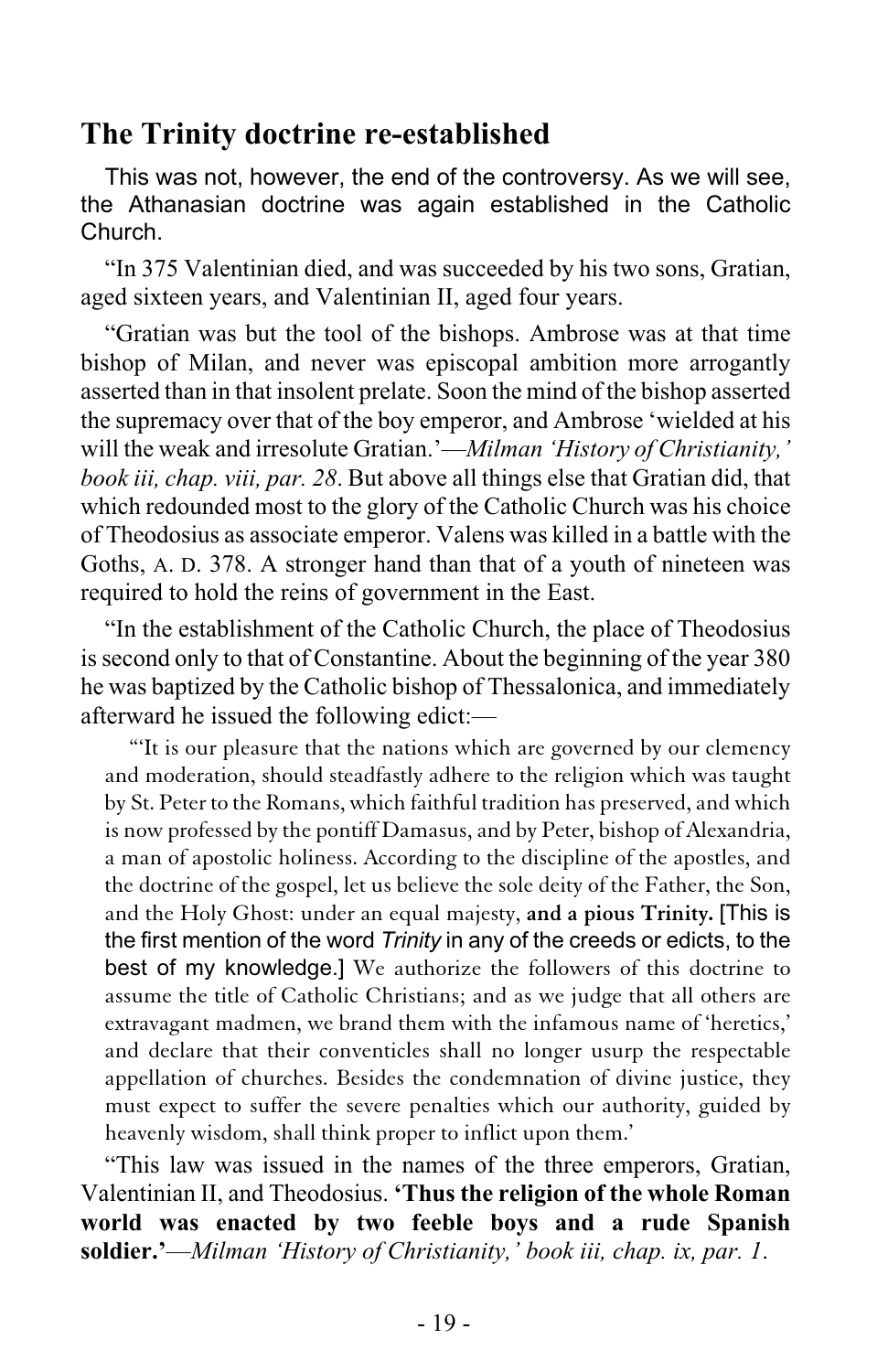"In Constantinople the Catholics were so few that at the accession of Theodosius they had no regular place of meeting, nor had they any pastor." (Pages 387, 388)

#### **The Council of Constantinople**

"At the beginning of the year 381 Theodosius issued an edict expelling from all the churches within his dominions, all the bishops and other ecclesiastics who should refuse to subscribe to the creed of Nice. By a commissioned officer with a military force, the edict was executed in all the provinces of the East. Having thus established his religion throughout the empire, the next thing to do was to have a general council endorse his action, compose the disputes which disturbed the Catholic party itself, and again settle the faith of the Catholic Church. To this end a general council was called to meet at Constantinople this same year, A. D. 381.

"The council met in the month of May, and was composed of one hundred and eighty-six bishops—one hundred and fifty Catholics, and thirty-six Macedonians." (Pages 391, 392)

"…one hundred and fifty bishops framed the following creed:—

"'We believe in one God, the Father Almighty, Creator of heaven and earth, and of all things visible and invisible. **And in one Lord Jesus Christ, the only begotten Son of God, begotten of the Father before all times [ages]** [Notice that they still believed that the Son of God was begotten of the Father before all ages], Light from Light, very God from very God, begotten, not created, of the same substance with the Father, by whom all things were made; who for us men, and for our salvation, came down from heaven, and was incarnate by the Holy Ghost of the Virgin Mary, and was made man; who was crucified for us under Pontius Pilate, suffered and was buried, and the third day he rose again according to the Scriptures, and ascended into heaven, and sat down at the right hand of the Father; and He shall come again with glory to judge both the living and the dead; whose kingdom shall have no end. And we believe in the Holy Ghost, the Lord and Life-giver, who proceedeth from the Father; who with the Father and the Son together is worshipped and glorified; who spake by the prophets. And in one Holy Catholic and apostolic Church. We acknowledge one baptism for the remission of sins. We look for a resurrection of the dead, and the life of the world to come. Amen.'" (Page 396)

Up until this time the main part of the controversy was over the relationship of the Father and His Son. But with this new creed the addition of the Holy Spirit as a third individual was added. It was thus that the actual doctrine of the Trinity was first presented in a creed.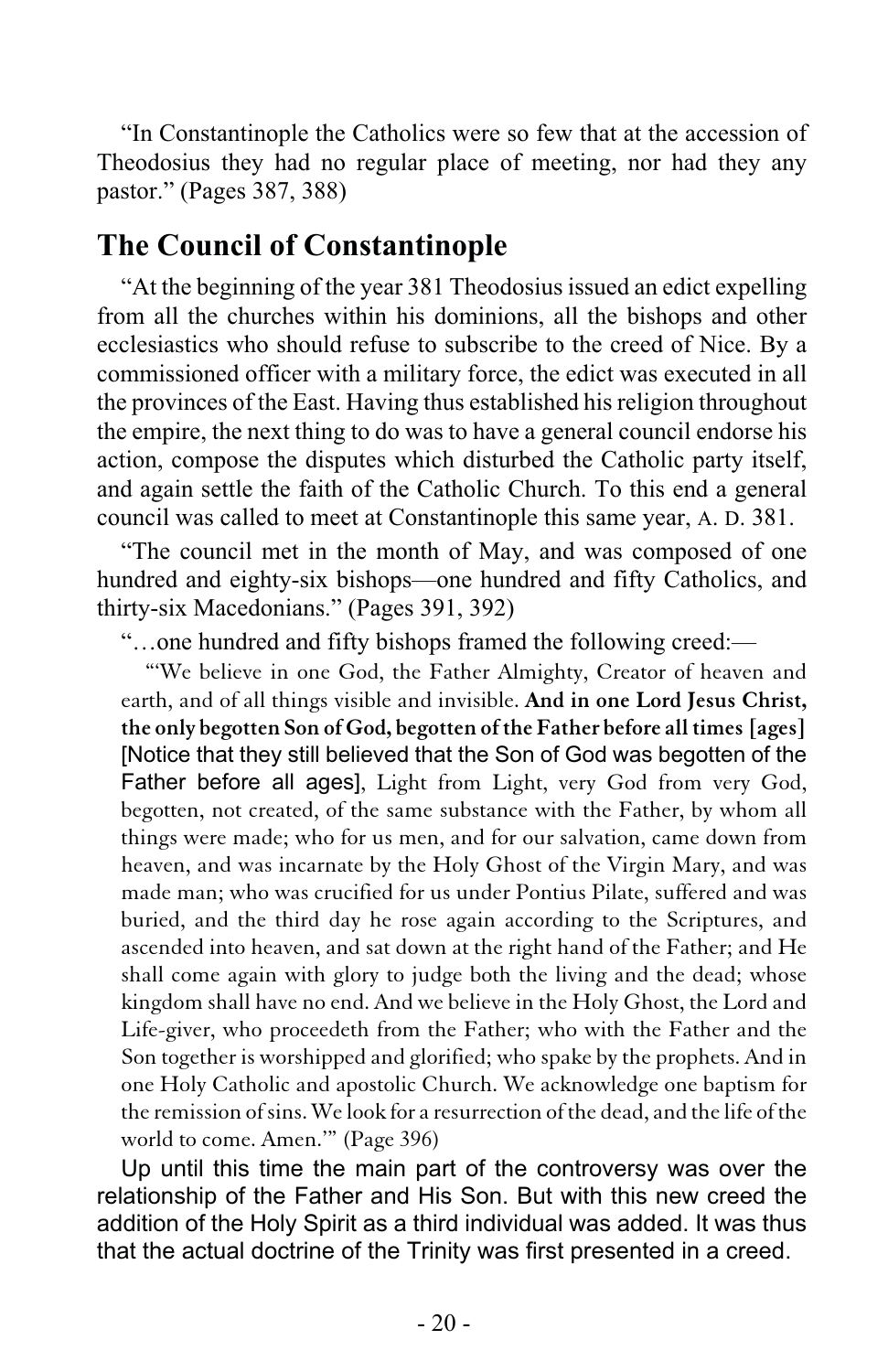Although the doctrine of the Trinity was voted by the majority, many would not subscribe to the teachings of the Catholic Church on this matter.

"No one will blame the evangelicals for recoiling from the papal view of the Trinity, when history shows that their views were strong enough to cause two popes to sign decrees contrary to the policy of the papacy respecting Nicaea." (Benjamin G. Wilkinson, *Truth Triumphant*, page 93)

"Those who recoiled from the extreme speculations and conclusions of the so-called Trinitarians believed Deuteronomy 29:29: 'The secret things belong unto the Lord our God: but those things which are revealed belong unto us and to our children forever.'" (*Ibid.*, pages 93, 94)

The Waldensian Christians, who held the true gospel throughout the Dark Ages, did not believe in the doctrine of the Trinity.

"No wonder that the Celtic, the Gothic, the Waldensian, the Armenian Churches, and the great Church of the East, as well as other bodies, differed profoundly from the papacy in its metaphysical conceptions of the Trinity and consequently in the importance of the Ten Commandments." (*Ibid.*, page 94)

"Evidently Claude, while maintaining that Christ was divine by nature, did not accept the extreme speculations concerning the Godhead voted by the first Council of Nicaea. This was true of most of the evangelical bodies which differed from the Church of Rome." (*Ibid.*, page 222)

Those who rejected the doctrine of the Trinity did so because it affected many other doctrines.

"It [the doctrine of the Trinity] had, however, such profound effect upon other doctrines relating to the plan of salvation and upon outward acts of worship that a gulf was created between the papacy and the institutions of the church which Patrick had founded in Ireland." (*Ibid.*, page 92)

# **The central doctrine of the Catholic Faith**

"The burning question of the decades succeeding the Council of Nicaea was how to state the relations of the Three Persons of the Godhead: Father, Son, and Holy Ghost. **The council had decided, and the papacy had appropriated the decision as its own."** (*Ibid.*, page 91)

To this day, the papacy admits that the doctrine of the Trinity was formulated by her.

"The mystery of the Trinity is the central doctrine of the Catholic Faith. Upon it are based all the other teachings of the Church…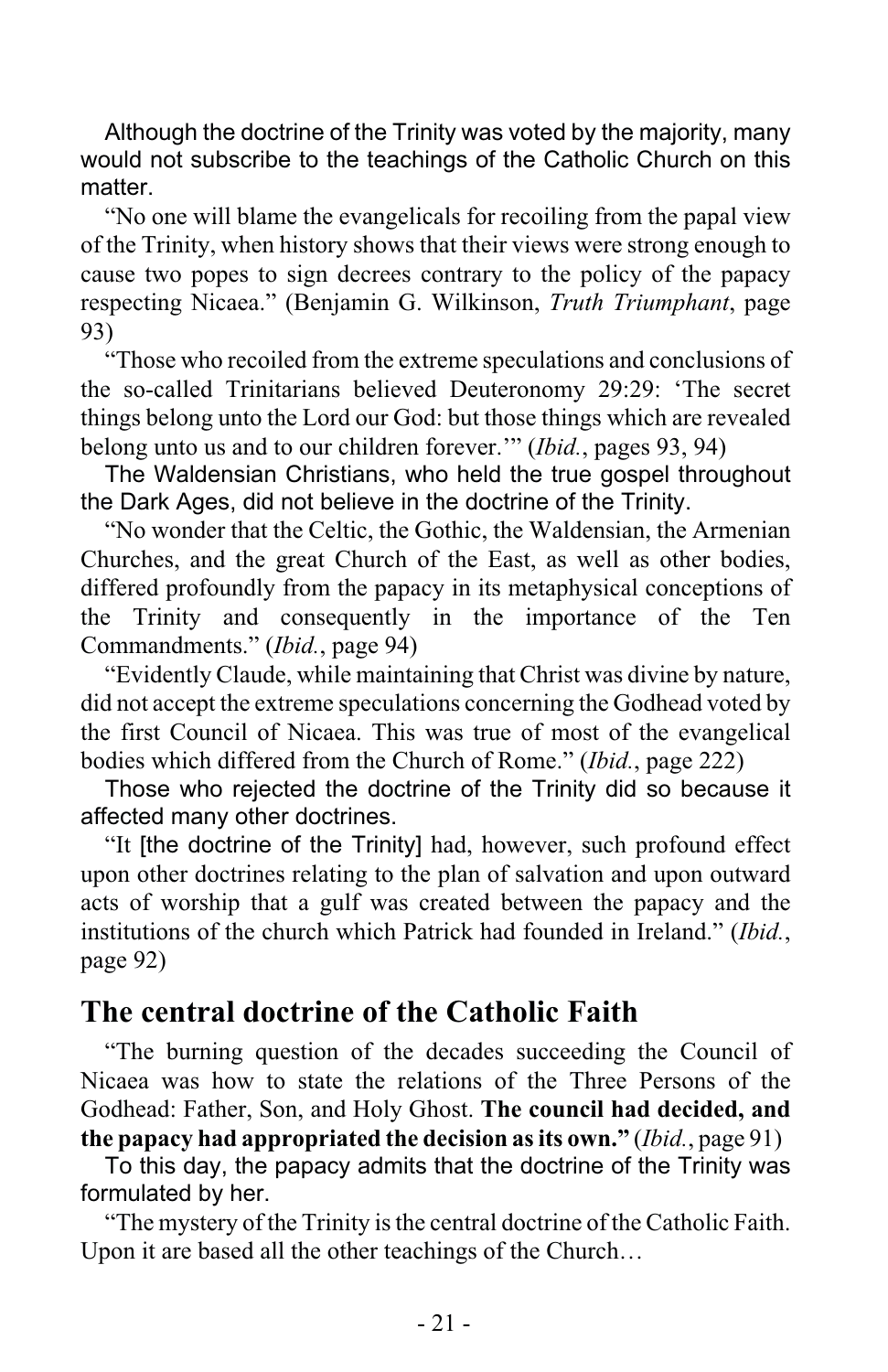"The Church studied this mystery with great care and, after four centuries of clarification, decided to state the doctrine in this way: in the unity of the Godhead there are three Persons,-the Father, the Son, and the Holy Spirit…" (*Handbook for Today's Catholic*, page 11)

"Our opponents [Protestants] sometimes claim that no belief should be held dogmatically which is not explicitly stated in Scripture (ignoring that it is only on the authority of the Church we recognize certain Gospels and not other as true). **But the Protestant churches have themselves accepted such dogmas as the Trinity for which there is no such precise authority in the Gospels…"** (*Life Magazine*, October 30, 1950)

The Catholic Church did not acquire the doctrine of the Trinity from the Bible, but rather adopted it from the pagan religions.

"The Platonic trinity, itself merely a rearrangement of older trinities dating back to earlier peoples, appears to be the rational philosophic trinity of attributes that gave birth to the three hypostases or divine persons taught by the Christian churches.… This Greek philosopher's [Plato, fourth century B. C.] conception of the divine trinity… can be found in all the ancient [pagan] religions." (Paris, 1865-1870, *Nouveau Dictionnaire Universel*, edited by M. Lachâtre, Vol. 2, page 1467)

# **Testimony from early church writers**

Justin Martyr, quoting from Proverbs 8, refers to Christ in the following statement:

"The Lord created me the beginning of His ways for His works.… He begets me before all the hills." He adds: "You perceive, my hearers, if you bestow attention, that **the Scripture has declared that this Offspring was begotten by the Father before all things created;** and that which is begotten is numerically distinct from that which begets, any one will admit." (Justin Martyr, *Dialogue with Trypho*, Chapter CXXIX)

Irenaeus of Lyons wrote,

"For the Church, although dispersed throughout the whole world even to the ends of the earth, has received from the apostles and from their disciples the faith **in one God, Father Almighty,** the creator of heaven and earth and sea and all that is in them; and in one Jesus Christ, the Son of God." (*Against Heresies* 1:10:1, A. D. 189)

Tertullian wrote,

"We do indeed believe that there is only one God, but we believe that under this dispensation, or, as we say, oikonomia, **there is also a Son of this one only God,** his Word, who proceeded from him and through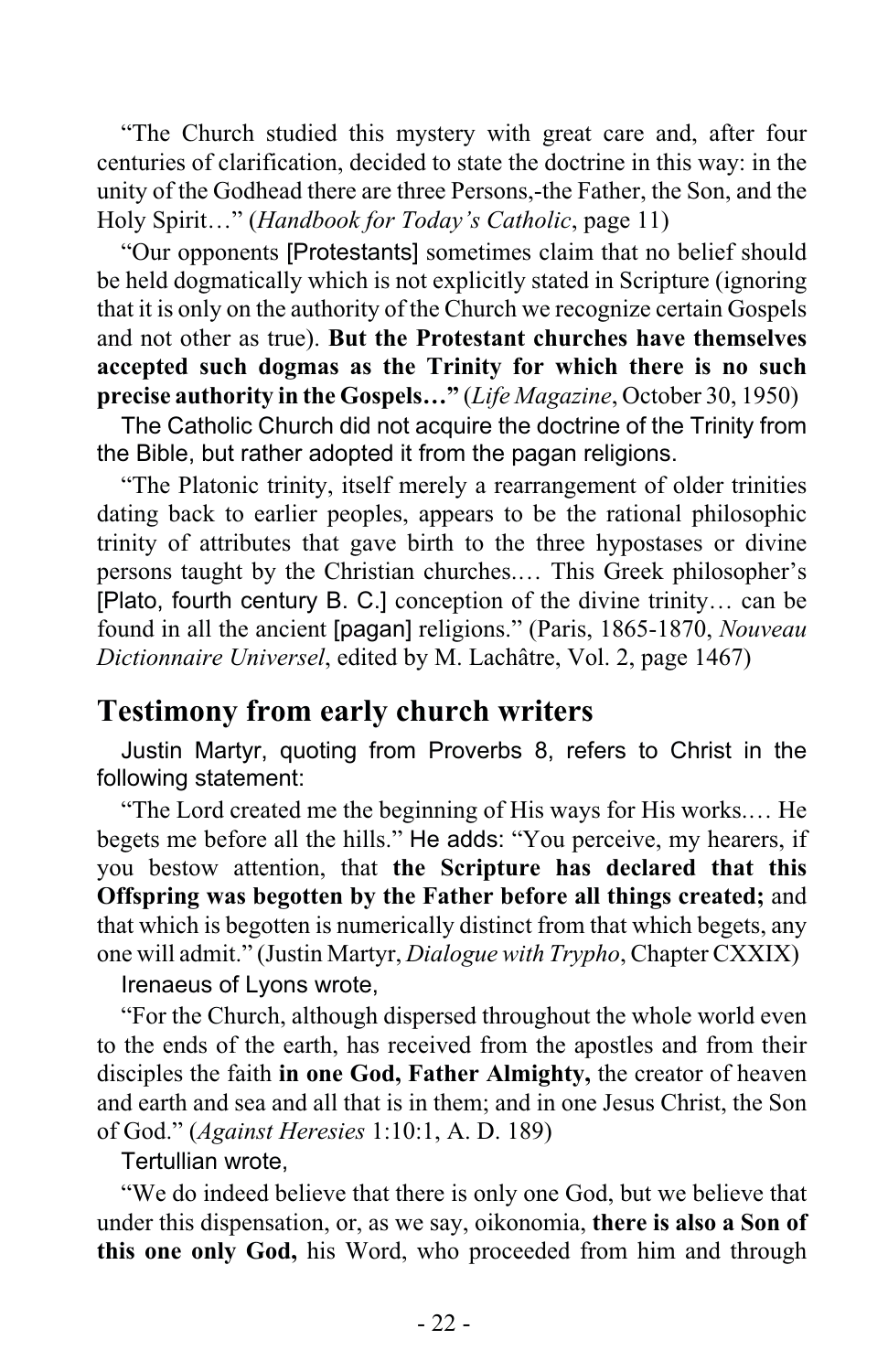whom all things were made and without whom nothing was made." (*Against Praxeas* 2, A. D. 216)

Origen wrote,

"The specific points which are clearly handed down through the apostolic preaching are these: First, that there is one God who created and arranged all things, and who, when nothing existed, called all things into existence, and that in the final period this God, just as he had promised beforehand through the prophets, sent the Lord Jesus Christ. Secondly, that **Jesus Christ** himself, who came, **was born of the Father before all creatures;** and after he had ministered to the Father in the creation of all things, for through him all things were made." (*The Fundamental Doctrines* 1:0:4, A.D. 225)

Novatian wrote,

**"God the Father,** founder and creator of all things, **who alone knows no beginning,** who is invisible, immeasurable, immortal, and eternal, is one God. Neither his greatness nor his majesty nor his power can possibly be—I should not say exceeded, for they cannot even be equaled. **From him… the Word was born, his Son.…** And the latter, since he was born of the Father, is always in the Father. And I indeed say always… He that exists before all time must be said to have been in the Father always, for he that exists before all time cannot be spoken of in relation to time.… Assuredly, he [the Son] is God, proceeding from God, causing, as Son, a second person after the Father, but not taking away from the Father the fact that God is one." (*Treatise on the Trinity* 31, A.D. 235)

Epiphanius of Salamis wrote,

**"We believe in one God, the Father almighty,** maker of all things, both visible and invisible; **and in one Lord Jesus Christ, the Son of God, begotten of God the Father,** only-begotten, that is, of the substance of the Father; God of God, light of light, true God of true God; begotten, not made;…" (*The Man Well-Anchored* 120, A.D. 374)

St. Patrick wrote,

**"There is no other God,** nor has there been heretofore, nor will there be hereafter, **except God the Father unbegotten, without beginning,** from whom is all beginning, upholding all things, as we say, and his Son Jesus Christ,…" (*Confession of St. Patrick* 4, A.D. 452)

The testimony of the early church writers makes it clear that the concept of the Trinity was foreign to Christianity until it was adopted at the Council of Nicaea. Since that time the doctrine has undergone some alterations until it stands today as the central doctrine of the Catholic faith. Protestants claim to be free from Catholic tradition, yet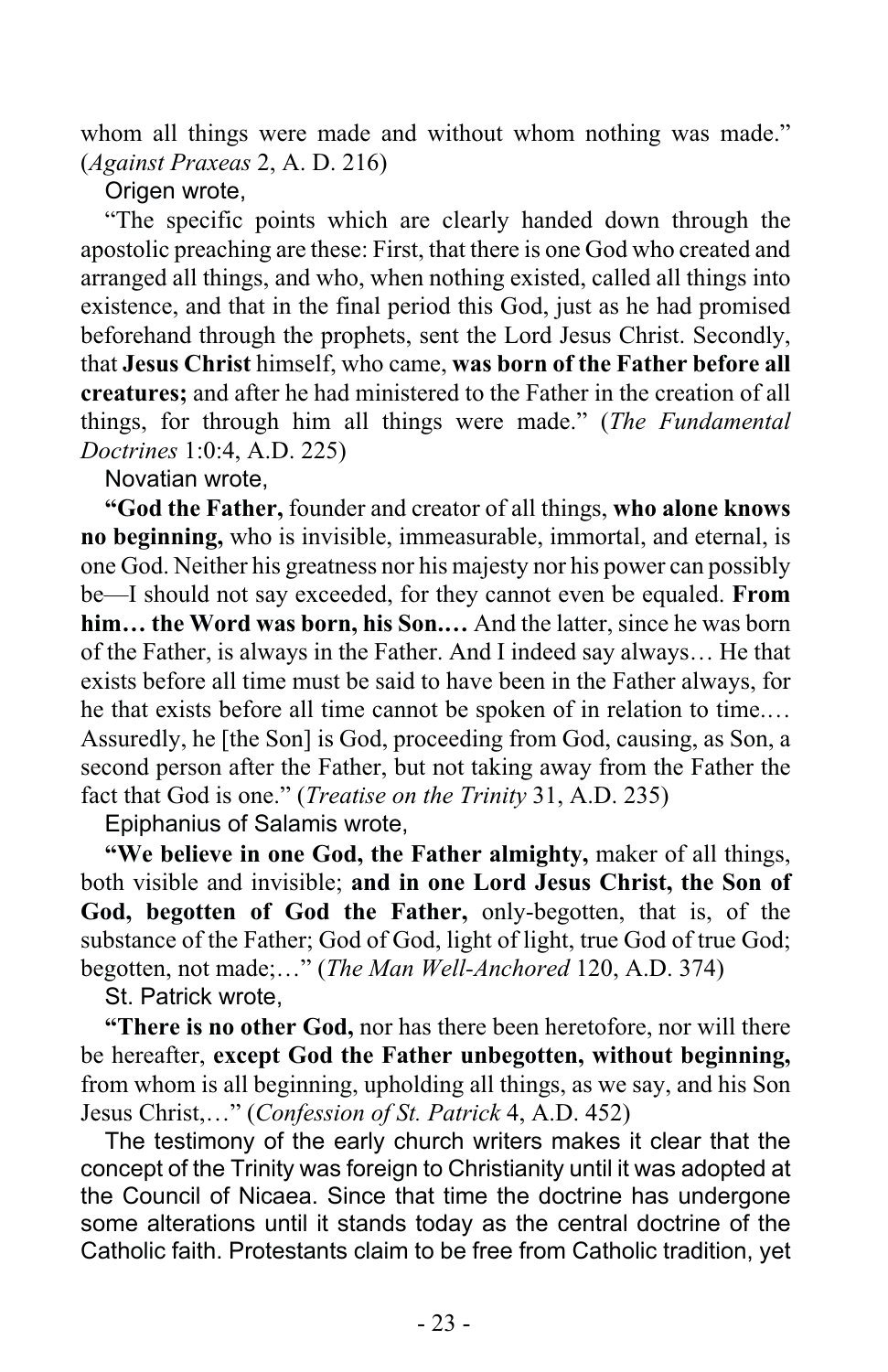most Protestant churches cling to the doctrine of the Trinity, along with many other Catholic teachings, although they have no plain biblical evidence to support it.

Many people would like you to believe that the Trinity doctrine has always been a part of Christian teaching. However, it is clear that this teaching was adopted by the Catholic Church long after the death of Christ and His apostles. It is also clear that the early Christians did not hold to this doctrine.

From the beginning of time to Christ's day and beyond, God's people have believed that Christ was brought forth (born) before all time and that God, His Father, gave Him up for us. *"For God so loved the world, that He gave His only begotten* [born] *Son, that whosoever believeth in Him should not perish, but have everlasting life."* (John 3:16) This was the belief of the Apostles, this is the belief that God's people carried up to the fourth century, this is the belief that God's people preserved in the wilderness throughout the Dark Ages, and this is the belief that God's true church will cling to at Christ's return.

"As fundamental errors, we might class with this counterfeit sabbath other errors which Protestants have brought away from the Catholic church, such as sprinkling for baptism, **the trinity,** the consciousness of the dead and eternal life in misery. **The mass who have held these fundamental errors, have doubtless done it ignorantly; but can it be supposed that the church of Christ will carry along with her these errors till the judgment scenes burst upon the world? We think not."** (James White, *Review and Herald*, September 12, 1854)

Let us forsake the fundamental error of the Trinity, which can be traced no further back than the fourth century unless you look to the pagan religions. I pray that you will stand with the few, with the faithful, who reject this unscriptural doctrine; not because I wish to stand at variance with the Catholic Church on this doctrine, but because this doctrine has negative results upon the atonement and many other aspects of our Christian faith.

*"For my people have committed two evils; they have forsaken me the fountain of living waters, and hewed them out cisterns, broken cisterns, that can hold no water."* (Jeremiah 2:13)